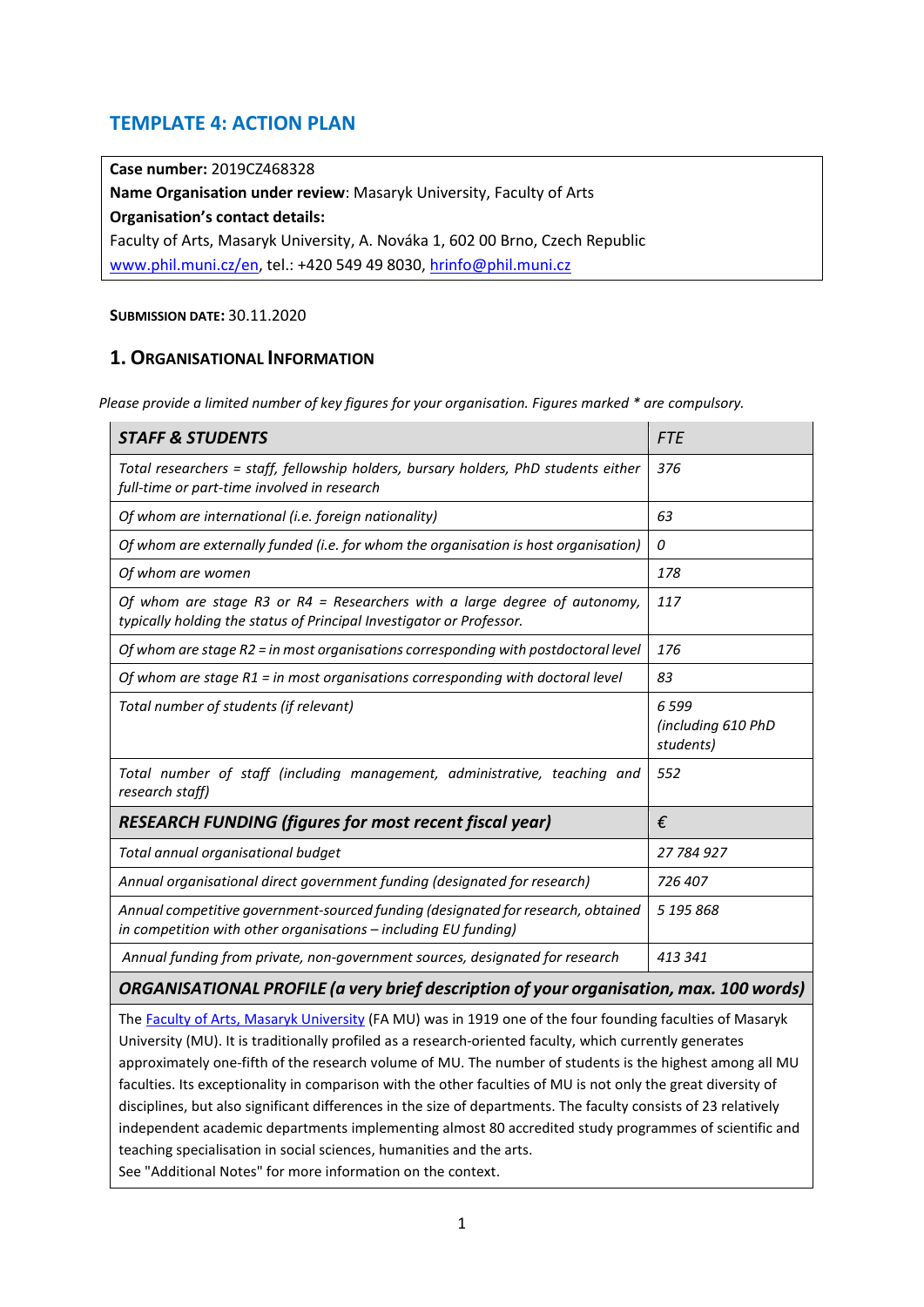### **2. STRENGTHS AND WEAKNESSES OF THE CURRENT PRACTICE:**

Please provide an overview of the organisation in terms of the current strengths and weaknesses of the current practice under the four thematic headings of the Charter and Code at your organization.

| Thematic heading of the<br><b>Charter and Code</b> | <b>STRENGTHS and WEAKNESSES</b>                                                                                                                                                                                                                                                                                                                                                                                                                                                                                     |
|----------------------------------------------------|---------------------------------------------------------------------------------------------------------------------------------------------------------------------------------------------------------------------------------------------------------------------------------------------------------------------------------------------------------------------------------------------------------------------------------------------------------------------------------------------------------------------|
| Ethical and professional                           | Free text maximum 800 words                                                                                                                                                                                                                                                                                                                                                                                                                                                                                         |
| aspects                                            | <b>STRENGTHS</b>                                                                                                                                                                                                                                                                                                                                                                                                                                                                                                    |
|                                                    | FA MU researchers follow the "MU academic and professional employee code<br>of ethics" created at the central university level (or codes of ethics in the<br>respective field), research freedom is guaranteed and ethical principles are<br>largely observed.                                                                                                                                                                                                                                                      |
|                                                    | Currently running university project of <b>Interdisciplinary Support of Research</b><br>Ethics aimes to support research ethics at universities and research<br>institutions. Project outputs (manuals, guidelines, thematic reports,<br>workshops) will be addressed to researchers, grant agencies, management of<br>research institutions and members of ethics committees.                                                                                                                                      |
|                                                    | Researchers benefit from the infrastructure supporting the dissemination and<br>use of results - services for supporting publishing activities, external<br>communication and the Technology Transfer Centre. MU and FA MU supports<br>free and unlimited access to scientific results (Open Access). The project Open<br>Science Strategy at MUNI is currently being implemented at the university. Its<br>aim is to define a university strategy for open access to research data and<br>scientific publications. |
|                                                    | MU database of experts is available at the university's website for<br>commenting on current events and topics in the media. The faculty<br>continuously presents the research results to the general public through many<br>PR activities.                                                                                                                                                                                                                                                                         |
|                                                    | <b>WEAKNESSES</b>                                                                                                                                                                                                                                                                                                                                                                                                                                                                                                   |
|                                                    | We consider internal communication and the availability of information to be<br>a weak point across all areas. Researchers have surprisingly little information<br>on what internal regulations MU and FA MU have and what range of services<br>are available. MU and FA MU lack translations of many documents into English<br>and communication with employees is often not bilingual, although many<br>foreigners work here.                                                                                     |
|                                                    | FA MU has not yet implemented a comprehensive adaptation process for new<br>employees, the introductory information is relatively brief and based primarily<br>on the self-study of several recommended internal regulations. Shortcomings<br>were identified in acquainting researchers with both strategic documents and<br>internal regulations, as well as with topics in the field of ethical aspects.                                                                                                         |
|                                                    | During the internal analysis, the Working Group identified partial<br>shortcomings in the formulations of the MU academic and professional<br>employee code of ethics and submitted proposals for the development of the<br>activities of the Research Ethics Committee of MU.                                                                                                                                                                                                                                      |
|                                                    | Until now, the evaluation of employees at FA MU has mainly applied to<br>academic staff. Its course was coordinated by the faculty to a limited extent.<br>The selection of evaluation criteria from about 120 options was within the<br>competence of the heads of departments. Uniform criteria across the faculty<br>were first set in 2020. The employee evaluation process is not sufficiently<br>specified to allow a clear and transparent procedure, taking into account the                                |
|                                                    | specificities of the disciplines and the role of superior employees. The<br>comprehensive form of employee evaluation is not set in any formal                                                                                                                                                                                                                                                                                                                                                                      |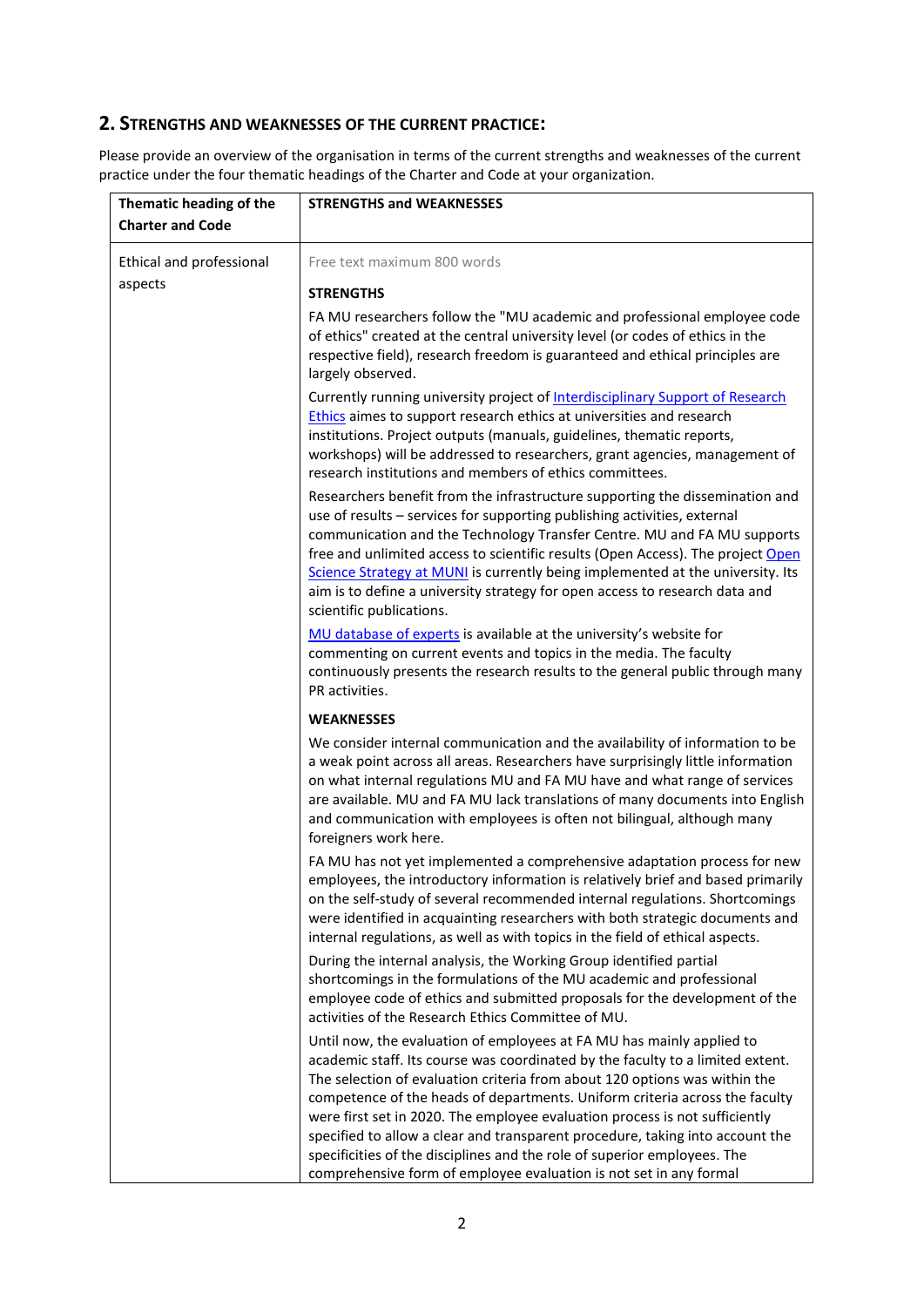|                           | document at FA MU and lacks both inputs for evaluation (System of job<br>positions and job titles and Career regulation) and methodology for further<br>work with the evaluation outputs in connection with other personnel<br>processes, handbooks and training for evaluators and evaluated employees.                                                                                                                                                    |
|---------------------------|-------------------------------------------------------------------------------------------------------------------------------------------------------------------------------------------------------------------------------------------------------------------------------------------------------------------------------------------------------------------------------------------------------------------------------------------------------------|
| Recruitment and selection | Free text maximum 800 words                                                                                                                                                                                                                                                                                                                                                                                                                                 |
|                           | <b>STRENGTHS</b>                                                                                                                                                                                                                                                                                                                                                                                                                                            |
|                           | Recruitment and selection at the faculty is regulated by the university<br>Regulations on Competitive Selection Procedures at MU, which also guarantee<br>compliance with the requirements for equal opportunities, equal treatment<br>and non-discrimination. Its wording is freely accessible on the official notice<br>board of the university in Czech and English.<br>All vacancies of the faculty are advertised on the university's website (Careers |
|                           | at MU) and some other web portals are also used, e.g. researchjobs.cz,<br>universitas.cz, TheUnijobs.com or foreign media and platforms according to<br>fields practices.                                                                                                                                                                                                                                                                                   |
|                           | Advertisements for academic and non-academic research positions are<br>advertised in Czech and English.                                                                                                                                                                                                                                                                                                                                                     |
|                           | The selection procedure at FA MU is performed in accordance with the<br>Regulations on Competitive Selection Procedures at MU, which stipulate<br>certain rules for the appointment and activities of selection committees. The<br>evaluation of candidates always takes place with regard to the selection of the<br>most suitable candidate. A record of the selection committee's decision is<br>always made.                                            |
|                           | An application of the MU information system is used to administer the<br>recruitment and selection process. It allows applicants to use an electronic<br>application form when applying for the selection procedure on the web<br>interface, thus reducing the administrative burden on applicants to a<br>minimum.                                                                                                                                         |
|                           | Information on the course and subsequently also on the result of the selection<br>procedure is provided to applicants by e-mail or telephone. The results of all<br>selection procedures at the university and the faculty are published on the<br>university's website (Official Notice Board MU).                                                                                                                                                         |
|                           | <b>WEAKNESSES</b>                                                                                                                                                                                                                                                                                                                                                                                                                                           |
|                           | OTM-R policy is not defined at MU or FA MU. The current university<br>Regulations on Competitive Selection Procedures do not include all OTM-R<br>principles (e.g. recommendations for setting up selection committees with<br>regard to gender balance, recommendations for assessing candidates based<br>on merit, mobility etc.).                                                                                                                        |
|                           | The HR Award questionnaire survey FA MU 2020 showed that in practice there<br>is probably an imbalance in the representation of men and women in selection<br>committees - experience as a member of the selection committee was<br>reported by 28 % of women compared to 40 % of men.                                                                                                                                                                      |
|                           | A methodology for the recruitment and selection of academic and non-<br>academic research positions, which would take into account the specifics of FA<br>MU, establish responsibilities within the recruitment process and provide<br>practical recommendations, standards for advertising, etc. is not yet available.                                                                                                                                     |
|                           | Participants in the recruitment and selection process at the faculty are not<br>made sufficiently familiar with the whole process and lack easy access to<br>comprehensive information (also in English). There are no procedures for<br>evaluating the entire recruitment process and its parts.                                                                                                                                                           |
|                           | There are shortcomings in the openness and transparency of selection<br>procedures - for example, the EURAXESS portal is not used, and published                                                                                                                                                                                                                                                                                                            |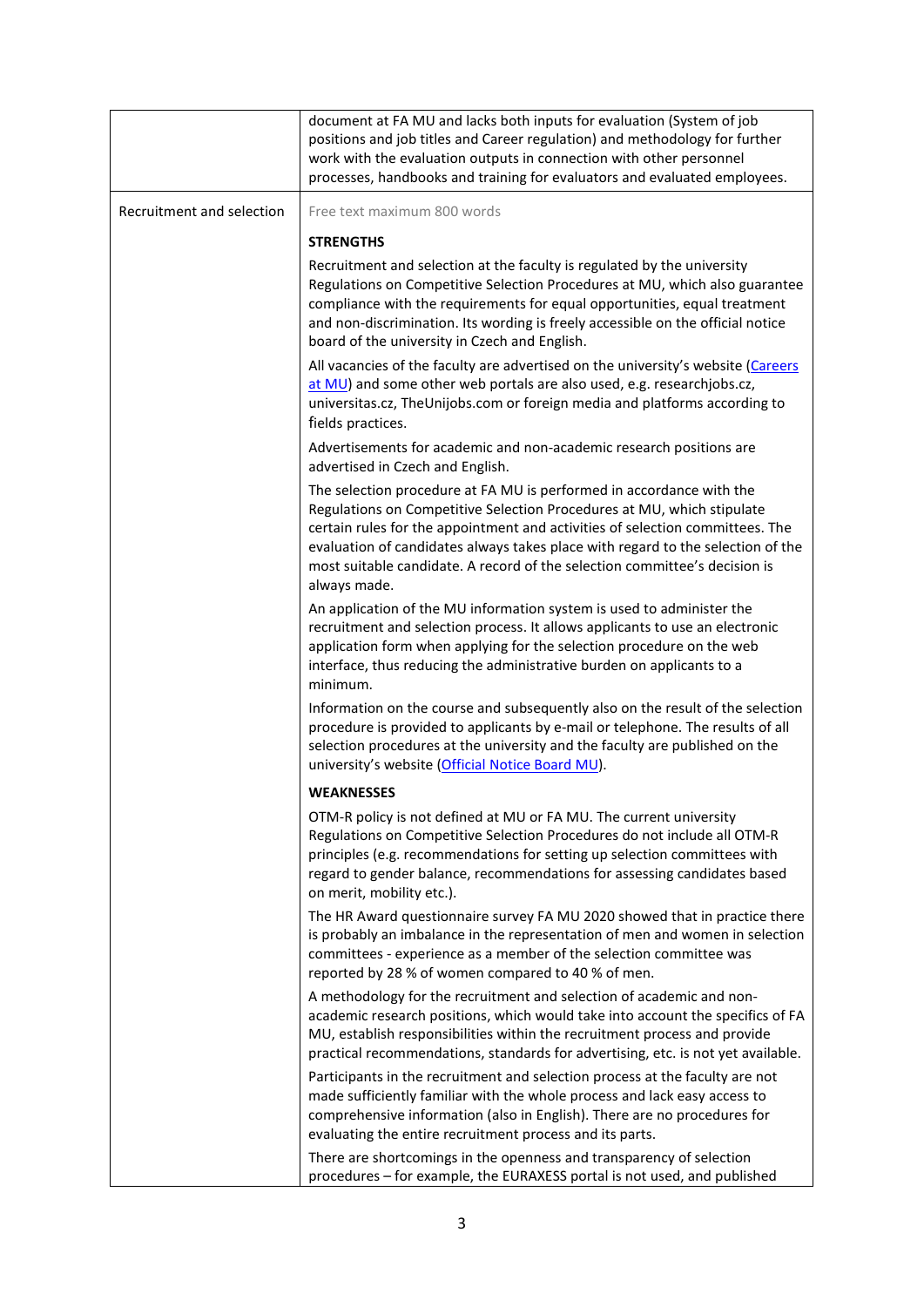|                        | advertisements do not contain all the information according to the<br>requirements of OTM-R. FA MU does not have its own career website<br>providing applicants with easily accessible and comprehensive information on<br>vacancies, working conditions and the recruitment process at the faculty (also<br>available in English).<br>There is no defined postdoctoral position at MU and FA MU and there are no<br>rules for their employment and recruitment.                                                                                                                                                                       |
|------------------------|----------------------------------------------------------------------------------------------------------------------------------------------------------------------------------------------------------------------------------------------------------------------------------------------------------------------------------------------------------------------------------------------------------------------------------------------------------------------------------------------------------------------------------------------------------------------------------------------------------------------------------------|
| Working conditions and | Free text maximum 800 words                                                                                                                                                                                                                                                                                                                                                                                                                                                                                                                                                                                                            |
| social security        | <b>STRENGTHS</b>                                                                                                                                                                                                                                                                                                                                                                                                                                                                                                                                                                                                                       |
|                        | Within the labour market of the region and the Czech Republic, MU and FA<br>MU belong among the most stable and attractive employers, also with regard<br>to the working, wage and other conditions provided to its employees in<br>accordance with strict national and internal regulations.                                                                                                                                                                                                                                                                                                                                          |
|                        | FA MU provides its employees with quality equipment, appropriate job<br>opportunities and the possibility of travelling abroad in research and training<br>for scientific activities. Free access to scientific results and information and a<br>broad support infrastructure of the dean's and special-purpose departments<br>play an important role. Researchers at the university and faculty can take<br>advantage of many opportunities for professional development and the<br>services of support departments and mobility centres.                                                                                             |
|                        | The reconstructed buildings also provide suitable conditions for people with<br>disabilities, who can also use the services of the Teiresiás university centre for<br>full integration into the academic community.                                                                                                                                                                                                                                                                                                                                                                                                                    |
|                        | A priority of FA MU is occupational safety and health, and acquaintance with<br>the rules of occupational health and safety is newly carried out at the faculty<br>level in the e-learning form. The faculty offers a number of measures for<br>reconciling work and family life.                                                                                                                                                                                                                                                                                                                                                      |
|                        | Intellectual property and co-authorship fields are covered at the university by<br>internal regulations based on national legislation. Methodological support is<br>provided by the MU Technology Transfer Centre, which offers comprehensive<br>services and counselling. A lawyer is available at the faculty.                                                                                                                                                                                                                                                                                                                       |
|                        | Pedagogical activity is perceived as an important part of the scope of work and<br>a full-fledged opportunity to apply for the researcher and is reflected in the<br>evaluation of academic employees. The development of pedagogical<br>competence is supported by the service of the university Pedagogical<br>Competence Development Centre (CERPEK).                                                                                                                                                                                                                                                                               |
|                        | There are complaint handling mechanisms clearly described in the university's<br>internal document. In case of a breach of ethical principles, a complaint may<br>also be submitted to the MU Ethics Committee and the MU Equal<br>Opportunities Panel.                                                                                                                                                                                                                                                                                                                                                                                |
|                        | <b>WEAKNESSES</b>                                                                                                                                                                                                                                                                                                                                                                                                                                                                                                                                                                                                                      |
|                        | There is no university or faculty gender equality policy and tools to promote<br>gender balance, and there is a lack of awareness to increase sensitivity<br>towards gender and cultural diversity. Experience at the faculty shows an<br>imbalance in the representation of men and women, especially in higher<br>positions in the organisational structure, where men clearly dominate. In the<br>HR Award questionnaire survey FA MU 2020, it was women who expressed a<br>more critical opinion regarding recognition of their person as a member of the<br>professional group of researchers and also regarding gender equality. |
|                        | The faculty does not have its own internal regulations that would clearly<br>regulate personnel processes within the life cycle of an employee, taking into<br>account the specifics and needs of FA MU.                                                                                                                                                                                                                                                                                                                                                                                                                               |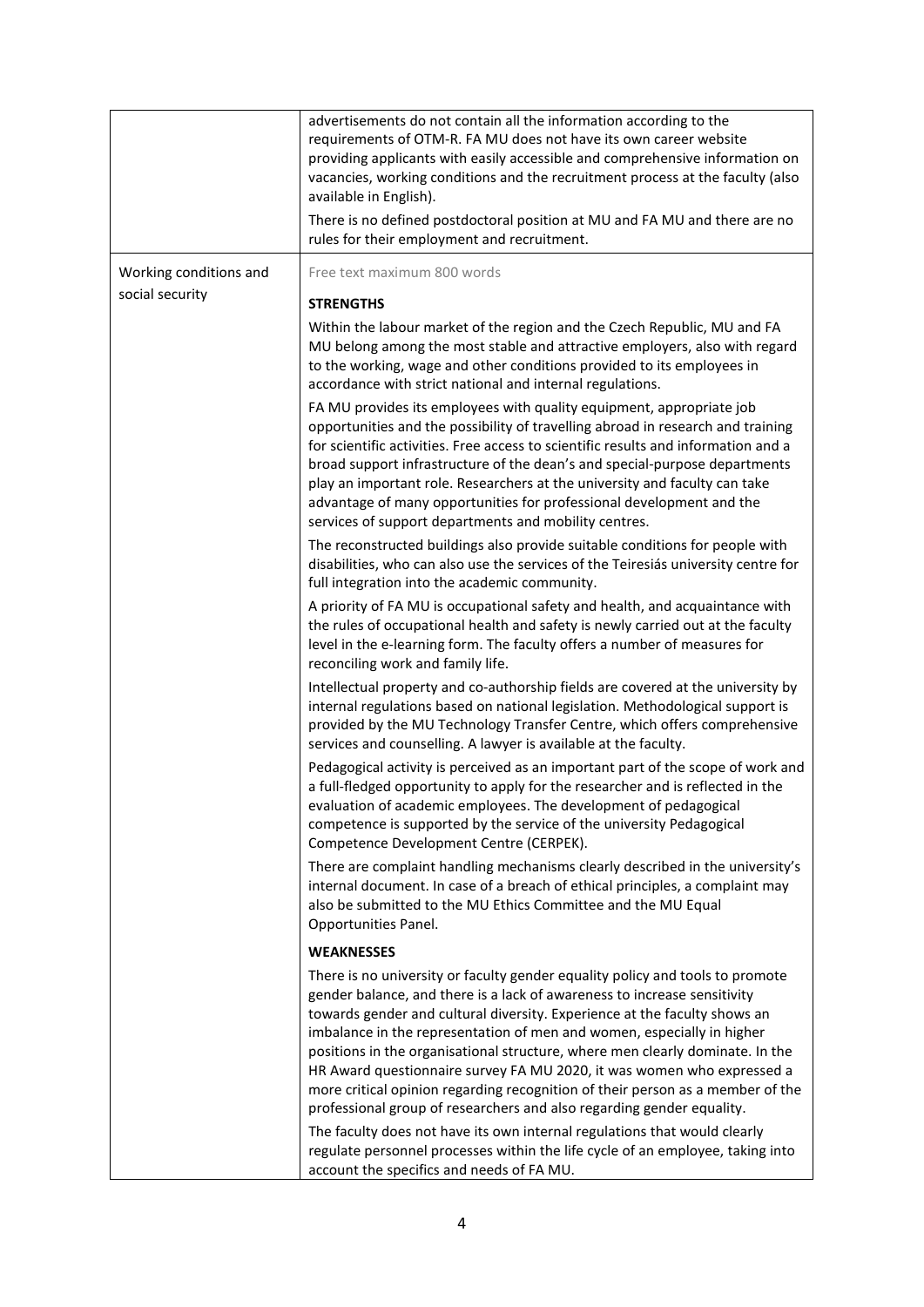|                          | There are no input documents specifying the characteristics of positions,<br>including their job descriptions, competency models and possible career paths<br>of researchers in all phases of their careers $R1-R4 - i.e.$ the System of job<br>positions and job titles and Career regulation FA MU. The absence of these<br>inputs is also reflected in other areas such as the recruitment, adaptation,<br>training, evaluation and remuneration of employees. The system of career<br>counselling for employees is completely missing, as the current Career Centre<br>only targets students.                                                                                                                    |
|--------------------------|----------------------------------------------------------------------------------------------------------------------------------------------------------------------------------------------------------------------------------------------------------------------------------------------------------------------------------------------------------------------------------------------------------------------------------------------------------------------------------------------------------------------------------------------------------------------------------------------------------------------------------------------------------------------------------------------------------------------|
|                          | Although many areas are formally well addressed at the university or faculty<br>level, further work is needed on their implementation and their effective<br>internal communication. In many areas, there is now a lack of information for<br>employees, often obstructed by the incomprehensibility, fragmentation or<br>complicated availability of information or the absence of information in<br>English. The comments of the Working Group revealed that researchers lack<br>greater support for the meeting environment and informal scientific<br>communication.                                                                                                                                             |
|                          | The weakness of the current complaint procedure is the emphasis on the<br>formalities of the complaint and its registration while lacking the<br>characteristics of confidence and informality; there is no independent person<br>designated for informal assistance in resolving complaints and appeals.<br>A persistent problem of the faculty is the lack of workspaces that would meet<br>current needs.                                                                                                                                                                                                                                                                                                         |
| Training and development | Free text maximum 800 words                                                                                                                                                                                                                                                                                                                                                                                                                                                                                                                                                                                                                                                                                          |
|                          | <b>STRENGTHS</b>                                                                                                                                                                                                                                                                                                                                                                                                                                                                                                                                                                                                                                                                                                     |
|                          | Most of the principles of training and development are largely implemented.<br>Researchers in the expert training phase (PhD students) all have an assigned<br>supervisor, with whom, among other things, they compile a general study plan<br>and individual semester study plans, which are further approved by the<br>doctoral board and which are evaluated retrospectively by the supervisor and<br>the doctoral board, including recording in the system.                                                                                                                                                                                                                                                      |
|                          | Supervision and managerial duties are set for most senior roles in the national<br>legislation and internal regulations.                                                                                                                                                                                                                                                                                                                                                                                                                                                                                                                                                                                             |
|                          | Continuous professional development is set as a duty of every employee and<br>is formally part of the researchers' evaluation. Researchers have the<br>opportunity to participate in a number of professional training events,<br>courses, conferences, mobilities and have the opportunity to take sabbatical<br>leave. MU and FA MU emphasise the development of the system of employee<br>training.                                                                                                                                                                                                                                                                                                               |
|                          | Regarding the supervision of early-stage researchers, a supervisor for PhD<br>students is clearly assigned. The role of the supervisor of PhD students is taken<br>into account when evaluating employees both in terms of the number of<br>supervised PhD students and in terms of the quality of their work. For<br>employees, there is always a superior employee assigned whom the<br>researchers address in matters related to the performance of work duties.<br>Managerial and organisational role is taken into account in the evaluation of<br>employees. The project solver also has a supervisory role over the members of<br>the project/grant implementation team, contracted by the research investor. |
|                          | <b>WEAKNESSES</b>                                                                                                                                                                                                                                                                                                                                                                                                                                                                                                                                                                                                                                                                                                    |
|                          | We have identified partial shortcomings in all principles in the field of training<br>and development; we consider the area of supervision to be only a partially<br>implemented principle.                                                                                                                                                                                                                                                                                                                                                                                                                                                                                                                          |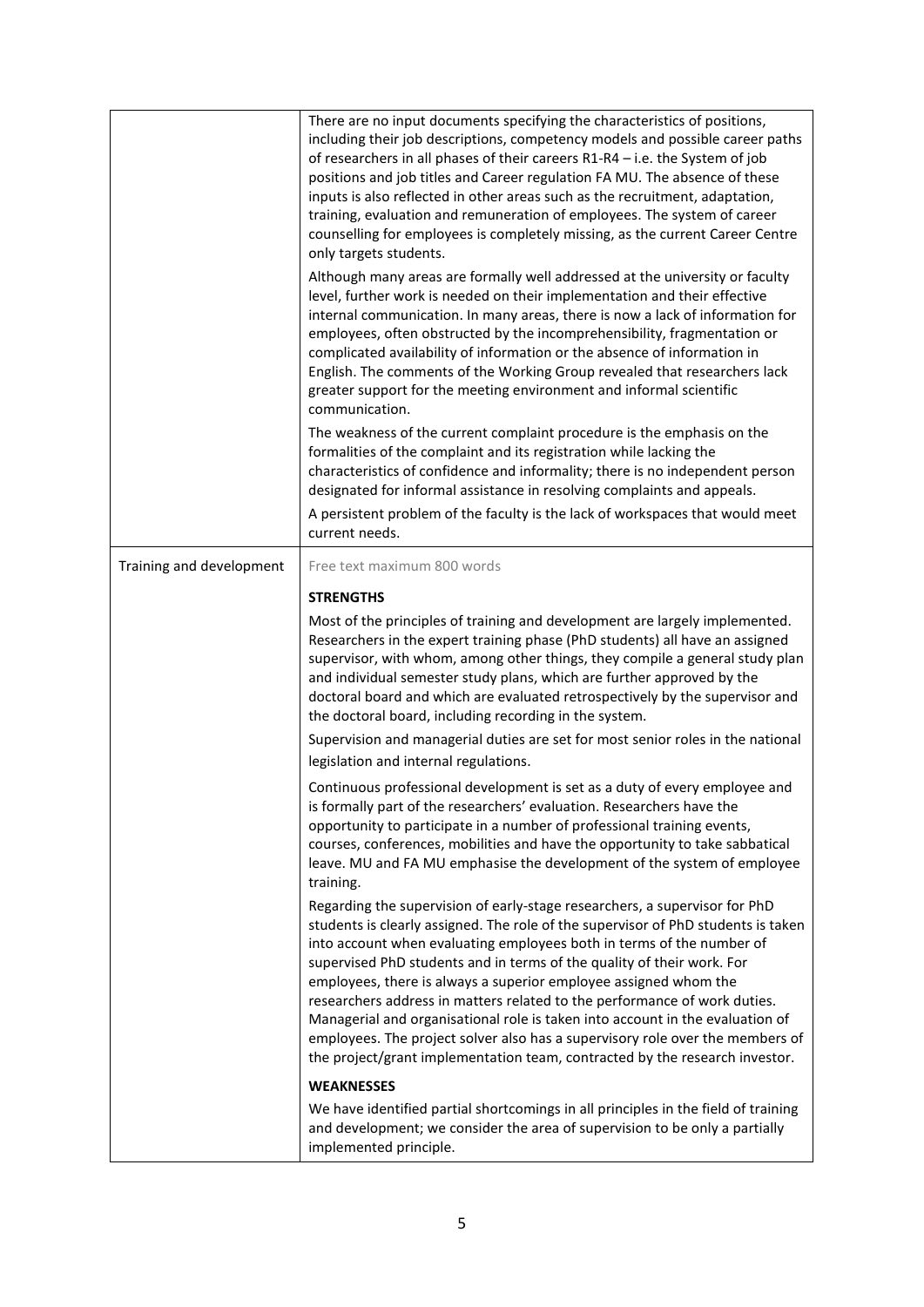| Apart from assigned supervisors for PhD students, there are no clear rules for<br>supervising early-stage researchers. Although each employee has a superior<br>employee with a supervisory role set in the organisational structure, the role<br>of a superior employee often does not match with the role of a suitable<br>supervisor (e.g. when working on a project where the project manager and<br>the superior employee is not the same person).                                                                                                                                                              |
|----------------------------------------------------------------------------------------------------------------------------------------------------------------------------------------------------------------------------------------------------------------------------------------------------------------------------------------------------------------------------------------------------------------------------------------------------------------------------------------------------------------------------------------------------------------------------------------------------------------------|
| The Working Group spoke in favour of a number of adjustments regarding PhD<br>studies - discussions resulted in suggestions for improvement, including a<br>proposal to clarify the rights and obligations of PhD students, their supervisors<br>and doctoral boards, a proposal for the greater involvement of PhD students<br>in department life and the creation of a mandatory joint PhD students<br>training.                                                                                                                                                                                                   |
| There is no uniform adaptation process implemented at FA MU, new<br>employees receive only brief information from the personnel department and<br>the adaptation process continues exclusively at the workplace and is no longer<br>formally planned. No adaptation plan is elaborated for new employees. There<br>is no "informal guide to adaptation" in the adaptation process, which would<br>help new employees to get familiar with the operation of the department. The<br>level of attention paid to the successful adaptation of newcomers can<br>therefore vary significantly from workplace to workplace. |
| Another shortcoming is the unsystematic way of grasping training and<br>development of employees. There is a lack of regularly identifying<br>development needs, the subsequent implementation of training and<br>development steps and the evaluation of their effectiveness.                                                                                                                                                                                                                                                                                                                                       |
| There are no inputs to this – the competencies needed to perform the<br>position defined in the System of job positions and job titles FA MU, the<br>Career regulation FA MU and the consistent use of employee evaluations to<br>set development objectives. There is a lack of awareness of career<br>development opportunities. Many topics are not covered in the offer of<br>trainings; among other things, there is no systematic development of<br>professional and managerial competencies for the performance of supervisory<br>roles.                                                                      |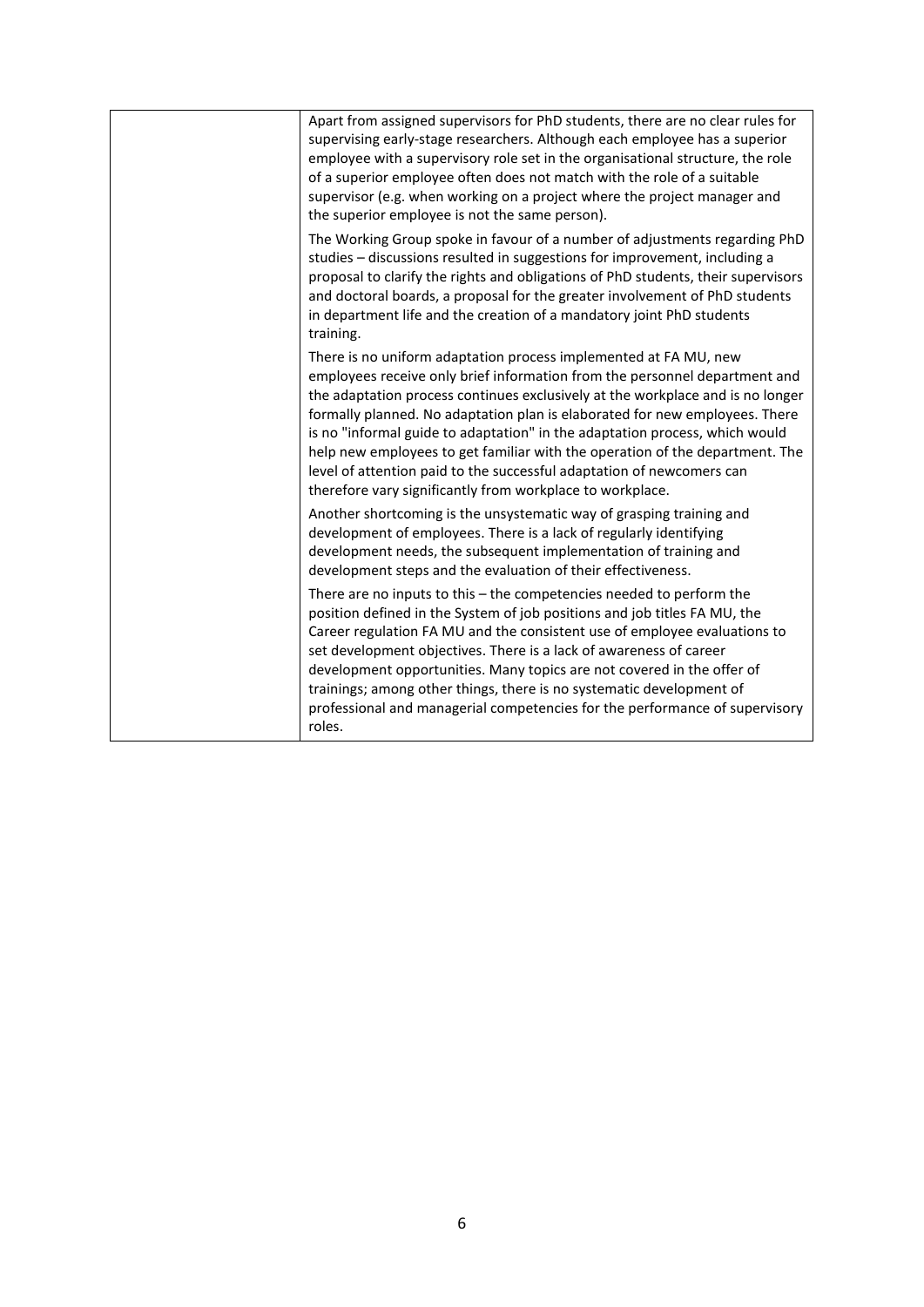# **3. ACTIONS**

The Action Plan and HRS4R strategy must be published on an easily accessible location of the organisation's website. Please provide the web link to the organisation's HR Strategy dedicated webpage(s):

\*URL[: https://www.phil.muni.cz/en/about-us/hrs4r-hr-award](https://www.phil.muni.cz/en/about-us/hrs4r-hr-award)

Please fill in a sum up list of all individual actions to be undertaken in your organisation's HRS4R to address the weaknesses or strengths identified in the Gap Analysis:

|    | <b>Proposed ACTIONS</b><br>Free text, 100 words maximum                                                                                                                                                                                                                                                                                                                                                                                                                                                                                                                                                                          | <b>GAP</b><br><b>Principle</b><br>(s)<br><b>Retrieved</b><br>from<br>the GAP<br><b>Analysis</b> | <b>Timing</b> (at<br>least by<br>year's<br>quarter/<br>semester) | Responsible<br><b>Unit</b>                                                       | Indicator(s) / Target(s)                                                                                                                                                                                                                                                                                                                                 |
|----|----------------------------------------------------------------------------------------------------------------------------------------------------------------------------------------------------------------------------------------------------------------------------------------------------------------------------------------------------------------------------------------------------------------------------------------------------------------------------------------------------------------------------------------------------------------------------------------------------------------------------------|-------------------------------------------------------------------------------------------------|------------------------------------------------------------------|----------------------------------------------------------------------------------|----------------------------------------------------------------------------------------------------------------------------------------------------------------------------------------------------------------------------------------------------------------------------------------------------------------------------------------------------------|
| 1. | <b>MU ACADEMIC AND</b><br>PROFESSIONAL EMPLOYEE CODE<br>OF ETHICS:<br>Cooperation with the MU Rector's<br>Office on updating the MU<br>academic and professional<br>employee code of ethics (addition<br>of a list of possible discrimination<br>reasons, of the issue of gender<br>equality and of other provisions in<br>accordance with the requirements<br>of the Charter and the Code).<br>Realization of an information<br>campaign for all FA MU staff<br>following the expected publication<br>of the update of the MU academic<br>and professional employee code of<br>ethics (expected completion date in<br>Q3/2021). | 2,10,27                                                                                         | Deadline:<br>Q4/2021                                             | • Vice-dean for<br>Research and<br>Development<br>• Lawyer<br>• HR Award<br>Team | • Realized information campaign<br>Q4/2021<br><b>MEASURABLE:</b><br>• Number (time series) of<br>incidents solved:<br>by MU Research Ethics<br>$\circ$<br>Committee<br>by MU Ethics Committee<br>$\circ$<br>by MU Equal Opportunities<br>$\circ$<br>Panel<br>based on the MU directive<br>$\Omega$<br>Processing and registration<br>of complaints at MU |
| 2. | <b>SYSTEM OF JOB POSITIONS AND</b><br><b>JOB TITLES:</b><br>Creation of a document containing<br>the job descriptions, including<br>recommendations for the teaching<br>volume, competence models,<br>assignment of R1-R4 levels, etc.,<br>which will be the input for other<br>areas - recruitment, adaptation,<br>training and development,<br>evaluation and remuneration of<br>employees. Implementation of<br>handing over a written copy of the<br>job description to each employee as<br>a standard.                                                                                                                      | 11, 13, 16,<br>19,21,22,<br>33,37,<br>38,39,40                                                  | Deadline:<br>Q4/2021                                             | • HR Award<br>Team<br>$\bullet$ Head of<br>Personnel<br>Office                   | · Internal rule created (link to<br>existing document)<br>Q4/2021<br><b>MEASURABLE:</b><br>• % of employees with job<br>description<br>• Volume of teaching hours<br>counted per one R1-R4                                                                                                                                                               |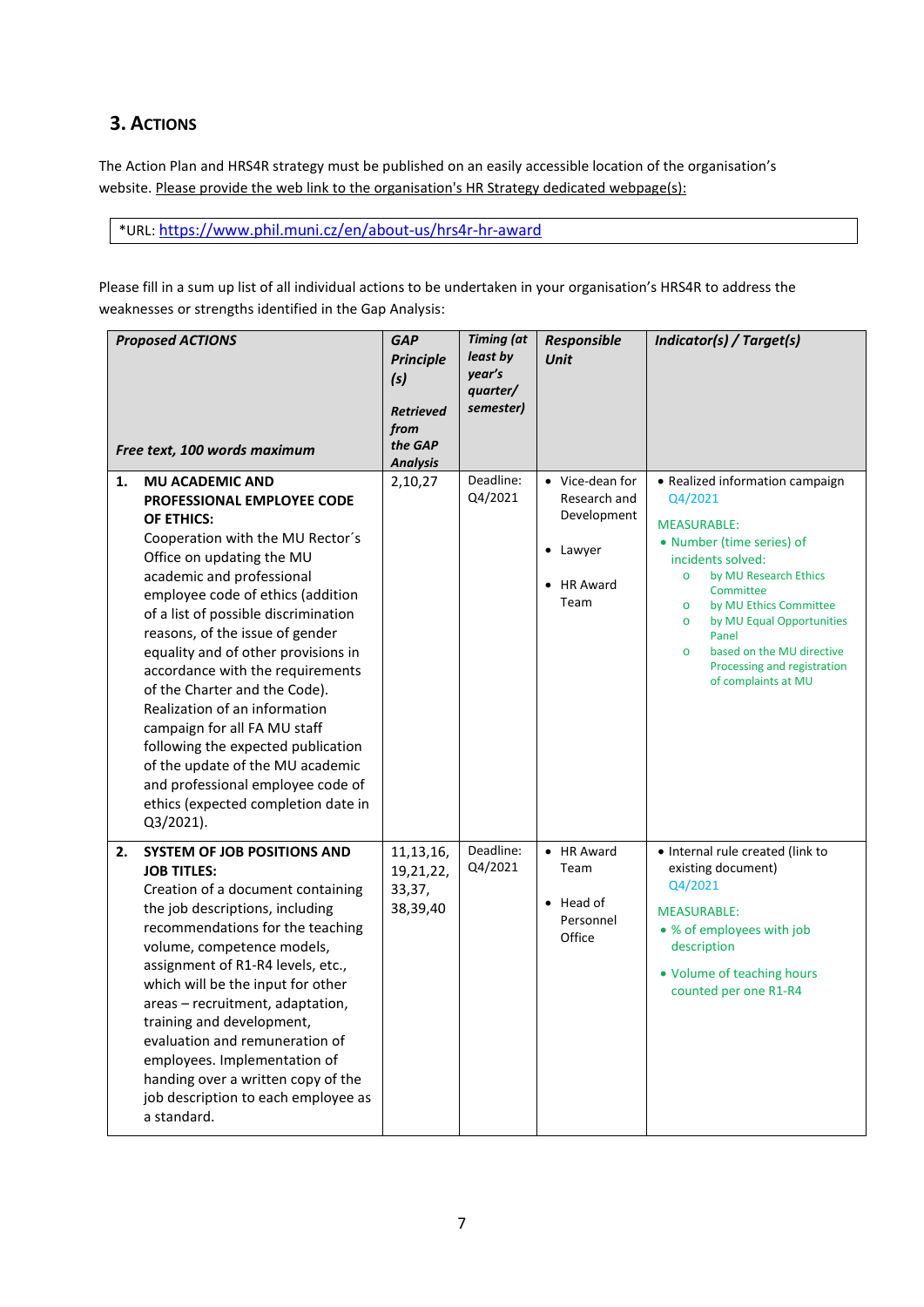| 3.<br><b>CAREER MANAGEMENT:</b><br>Creation of the Career regulation FA<br>MU containing definitions of<br>professional growth, career<br>promotion and a description of<br>career paths which will be the input<br>for other areas - recruitment,<br>adaptation, training and<br>development, evaluation of<br>employees.                                                                                                                                                                                                                                                                                                                                                                                                                                                                                                                                                                                                                                                                                                                                                                                                                                                                                                                                                                | 11, 13, 15,<br>16,19,21,<br>22, 25, 28,<br>29,30,38,<br>39 | Deadline:<br>Q4/2021 | • HR Award<br>Team<br>$\bullet$ Head of<br>Personnel<br>Office | • Career regulation FA MU created<br>(link to existing document)<br>Q4/2021                                                                                                                                                                                                                                                                                                                                                                                                                                                                                                                                                                                                                                                                                                                                                                                                                                                                                                                                                                                                                                          |
|-------------------------------------------------------------------------------------------------------------------------------------------------------------------------------------------------------------------------------------------------------------------------------------------------------------------------------------------------------------------------------------------------------------------------------------------------------------------------------------------------------------------------------------------------------------------------------------------------------------------------------------------------------------------------------------------------------------------------------------------------------------------------------------------------------------------------------------------------------------------------------------------------------------------------------------------------------------------------------------------------------------------------------------------------------------------------------------------------------------------------------------------------------------------------------------------------------------------------------------------------------------------------------------------|------------------------------------------------------------|----------------------|----------------------------------------------------------------|----------------------------------------------------------------------------------------------------------------------------------------------------------------------------------------------------------------------------------------------------------------------------------------------------------------------------------------------------------------------------------------------------------------------------------------------------------------------------------------------------------------------------------------------------------------------------------------------------------------------------------------------------------------------------------------------------------------------------------------------------------------------------------------------------------------------------------------------------------------------------------------------------------------------------------------------------------------------------------------------------------------------------------------------------------------------------------------------------------------------|
| <b>RECRUITMENT AND SELECTION:</b><br>4.<br>Cooperation with the MU Rector's<br>Office on the creation of a<br>university-wide OTM-R policy and<br>on updating the Regulations on<br>Competitive Selection Procedures at<br>MU.<br>Setting up the recruitment process<br>according to the specifics of the FA<br>MU and in accordance with both<br>the expected OTM-R policy of MU<br>(Q2/2021) and updated Regulations<br>on Competitive Selection<br>Procedures at MU (Q1/2022).<br>Preparation of detailed internal<br>methodology for recruitment and<br>selection process.<br>describing all stages of the<br>recruitment and selection<br>process and their course,<br>assigning responsible persons,<br>specifying rules for individual<br>$\bullet$<br>phases - advertising,<br>evaluation, selection and<br>closing of the selection<br>procedure<br>defining the OTM-R complaint<br>mechanism<br>providing clear practical<br>instructions and<br>recommendations to the<br>persons involved, including<br>standardised forms and<br>templates.<br>Introduction of a recruitment<br>quality control system. Providing<br>training for employees involved in<br>the recruitment process.<br>Adding information about job<br>opportunities at the faculty to the<br>FA MU website. | 12, 13, 14,<br>15, 16, 17,<br>18,19,20,<br>21,27           | Deadline:<br>Q4/2022 | • HR Award<br>Team<br>$\bullet$ Head of<br>Personnel<br>Office | • "Job opportunities" tab on the<br>FA MU website created (link to<br>an existing page)<br>Q1/2021<br>• Internal methodology including<br>forms and templates (link to<br>existing document)<br>Q2/2022<br>• OTM-R training implemented<br>Q3/2022<br>• System set up for the regular<br>quarterly evaluation of trends in<br>key areas of recruitment and<br>selection = openness,<br>transparency and merit<br>evaluation<br>Q4/2022<br><b>MEASURABLE:</b><br>• Level of satisfaction of senior<br>employees and successful<br>candidates with the recruitment<br>process<br>• Number of trained employees<br>involved in recruitment and<br>selection<br>Proportion of applicants:<br>coming from outside the<br>$\circ$<br>university/faculty<br>coming from abroad<br>$\circ$<br>meeting the<br>$\circ$<br>requirements for the<br>advertised vacancy<br>from under-represented<br>$\circ$<br>groups<br>• Proportion of job offers<br>published on EURAXESS<br>• Number of channels for<br>advertising job offers<br>• Statistics on the composition of<br>selection committees<br>• OTM-R complaint statistics |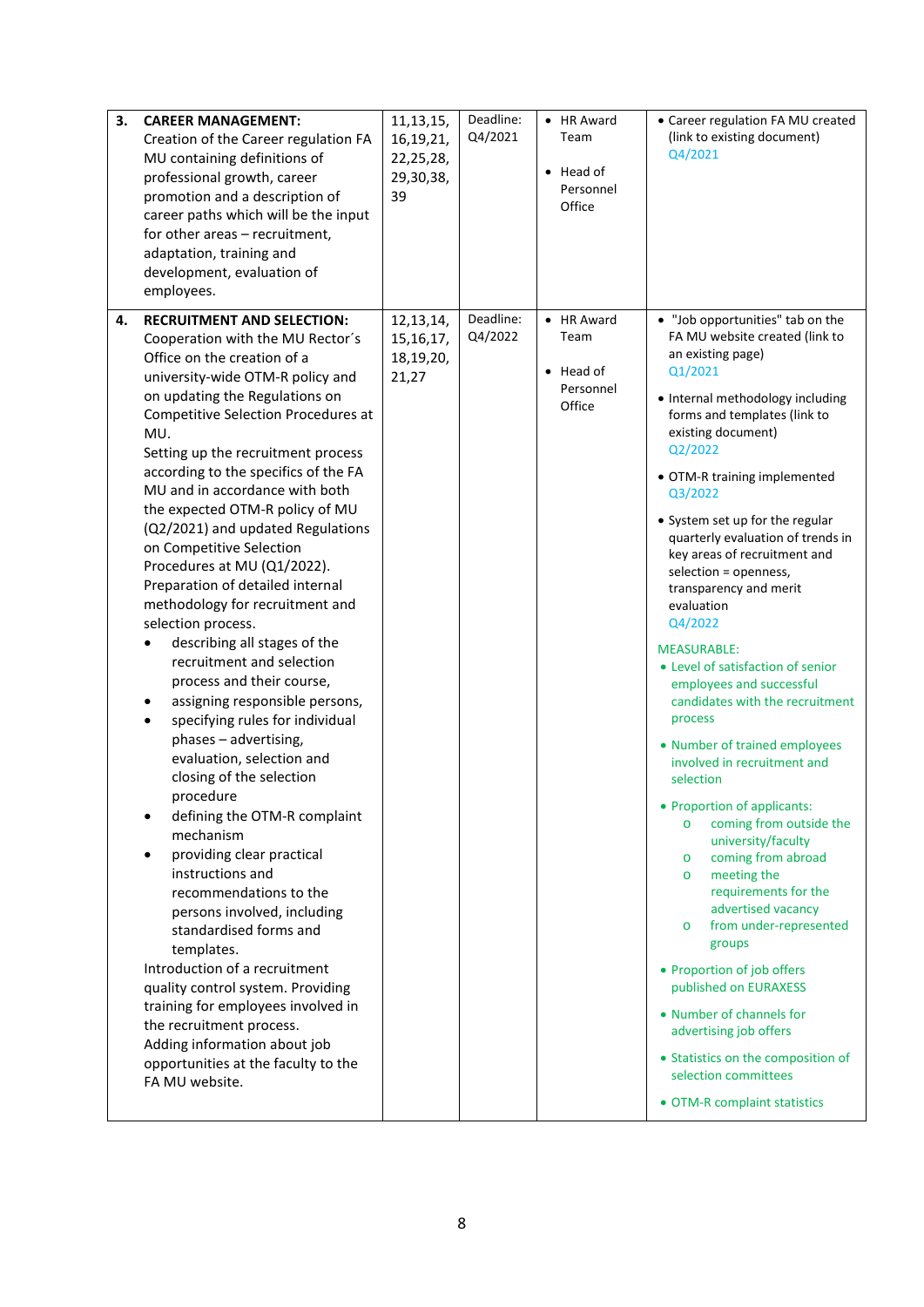| 5. | <b>ADAPTATION PROCESS:</b>                                         | 2, 3, 4, 5, 6, | Deadline: | • HR Award           | • Internal rule created (link to    |
|----|--------------------------------------------------------------------|----------------|-----------|----------------------|-------------------------------------|
|    | Setting up the adaptation process                                  | 7,8,9,10,      | Q3/2022   | Team                 | existing document)                  |
|    | for new employees, determining the                                 | 11,26,31,      |           |                      | Q3/2022                             |
|    | role of the human resources                                        | 34,40          |           | $\bullet$ Head of    | • Handbook for new employees,       |
|    | department, superior employees                                     |                |           | Personnel<br>Office  | including links to information      |
|    | and informal adaptation guides.                                    |                |           |                      | sources on the website created      |
|    | Implementation of introductory                                     |                |           |                      | (link to an existing document and   |
|    | trainings including, in addition to                                |                |           |                      | pages)<br>Q3/2022                   |
|    | practical information for new                                      |                |           |                      |                                     |
|    | employees, the following topics:                                   |                |           |                      | • Series of topics for introductory |
|    | ethical and professional aspects of                                |                |           |                      | training created (including e-      |
|    | research, Research Ethics                                          |                |           |                      | learning)                           |
|    | Committee MU, intellectual                                         |                |           |                      | Q3/2022                             |
|    | property, strategic documents and                                  |                |           |                      | • Role of the informal adaptation   |
|    | formal procedures of scientific                                    |                |           |                      | guide implemented                   |
|    | work, IT security and data                                         |                |           |                      | Q3/2022                             |
|    | protection, dissemination and                                      |                |           |                      | • Evaluation of the adaptation      |
|    | commercial use of research work<br>and trends in the evaluation of |                |           |                      | process at the end of the trial     |
|    |                                                                    |                |           |                      | period implemented                  |
|    | science and research and<br>publication strategy, evaluation       |                |           |                      | Q3/2022                             |
|    | process, system of remuneration,                                   |                |           |                      | <b>MEASURABLE:</b>                  |
|    | complaints and appeals, system of                                  |                |           |                      | • Number of trained employees       |
|    | supervision, etc., acquaintance with                               |                |           |                      | providing the adaptation            |
|    | the regulations.                                                   |                |           |                      | process                             |
|    |                                                                    |                |           |                      |                                     |
|    | Creating support information                                       |                |           |                      |                                     |
|    | resources for new employees.                                       |                |           |                      |                                     |
| 6. | <b>EMPLOYEE EVALUATION:</b>                                        | 11,28,29,      | Deadline: | • Steering           | • Tool for obtaining feedback       |
|    | Revision of the employee evaluation                                | 33,38,         | Q4/2023   | Committee            | created                             |
|    | system and creation of an exact                                    | 39,40          |           |                      | Q3/2022                             |
|    | form of evaluating academic and                                    |                |           | $\bullet$ Head of    | • Internal rule created (link to    |
|    | non-academic employees taking                                      |                |           | Personnel<br>Office  | existing document)                  |
|    | into account the needs and specifics                               |                |           |                      | Q2/2023                             |
|    | of the faculty. Creation of tools for                              |                |           | <b>HR Award</b>      | • Evaluation contains individual    |
|    | obtaining objective inputs to assess                               |                |           | Team                 | development goals, on the basis     |
|    | the quality of teaching and                                        |                |           |                      | of which the training and           |
|    | supervisory roles from students at                                 |                |           |                      | development of individuals takes    |
|    | FA MU.                                                             |                |           |                      | place<br>Q4/2023                    |
|    | Linking the evaluation system with                                 |                |           |                      |                                     |
|    | the training and development                                       |                |           |                      | <b>MEASURABLE:</b>                  |
|    | system.                                                            |                |           |                      | • Number of employees evaluated     |
|    |                                                                    |                |           |                      | • Number of employees with set      |
|    |                                                                    |                |           |                      | development goals                   |
| 7. | <b>EMPLOYEE TRAINING AND</b>                                       | 2, 3, 4, 5, 6, | Deadline: | • HR Award           | • Implementation of the training    |
|    | <b>DEVELOPMENT:</b>                                                | 7,8,11,        | Q4/2023   | Team                 | and development system staffed      |
|    | Setting up the process of training                                 | 13, 14, 16,    |           |                      | Q1/2023                             |
|    | and development of FA MU                                           | 17, 18, 19,    |           | Head of<br>$\bullet$ | • Internal rule created (link to    |
|    | employees in connection with the                                   | 20,23,27,      |           | Personnel            | existing document)                  |
|    | planned university system                                          | 31, 36, 37,    |           | Office               | Q4/2023                             |
|    | (expected completion date in                                       | 38,39,40       |           |                      | • Standard offer of training - key  |
|    | Q4/2022).                                                          |                |           |                      | topics and formats created          |
|    | Create a standard training offer -                                 |                |           |                      | Q4/2023                             |
|    | key topics and training formats                                    |                |           |                      |                                     |
|    | including e-learning (research ethics                              |                |           |                      | • Tools for evaluating the          |
|    | and Research Ethics Committee,                                     |                |           |                      | effectiveness of training events    |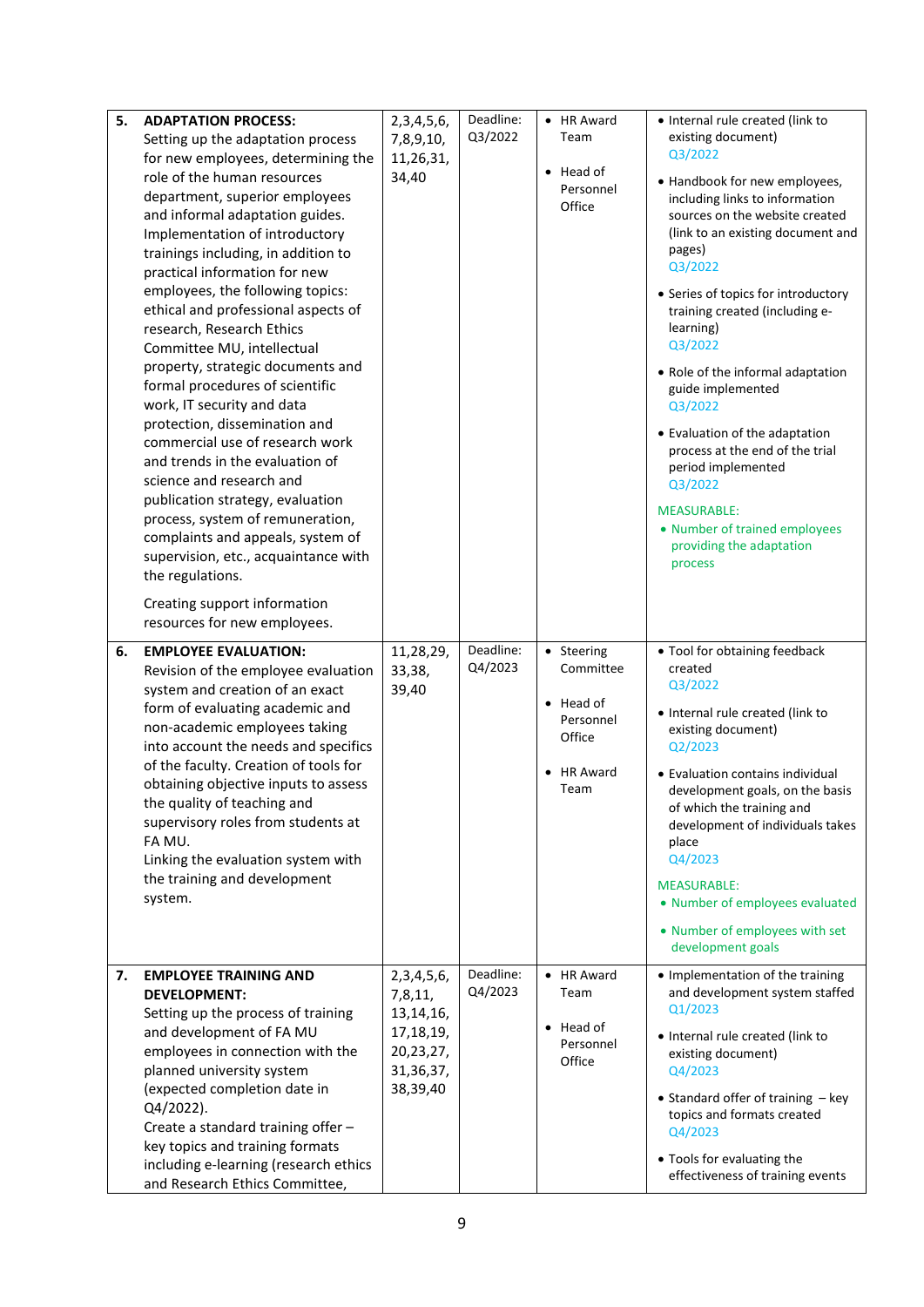|    | dissemination of results including                                    |             |                      |                                 | (questionnaire, statistics)                                          |
|----|-----------------------------------------------------------------------|-------------|----------------------|---------------------------------|----------------------------------------------------------------------|
|    | popularisation, intellectual<br>property, gender, personality,        |             |                      |                                 | created<br>Q4/2023                                                   |
|    | managerial and language                                               |             |                      |                                 |                                                                      |
|    | competence, recruitment,                                              |             |                      |                                 | <b>MEASURABLE:</b>                                                   |
|    | remuneration, mentoring for                                           |             |                      |                                 | • Number of topics in the form of<br>e-learning                      |
|    | supervisory roles, use of IT                                          |             |                      |                                 |                                                                      |
|    | technologies, etc.).                                                  |             |                      |                                 | • Number and scope of R1-R4                                          |
|    | Ensuring staffing for the                                             |             |                      |                                 | trainings according to the topic                                     |
|    | implementation of the training and                                    |             |                      |                                 |                                                                      |
|    | development system.                                                   |             |                      |                                 |                                                                      |
|    | Linking employee training and                                         |             |                      |                                 |                                                                      |
|    | development with the evaluation                                       |             |                      |                                 |                                                                      |
|    | system. Setting up the evaluation of                                  |             |                      |                                 |                                                                      |
|    | the effectiveness of training and                                     |             |                      |                                 |                                                                      |
|    | development events.                                                   |             |                      |                                 |                                                                      |
| 8. | <b>CAREER COUNSELLING:</b>                                            | 28,30       | Deadline:            | • HR Award                      | • Realized information campaign                                      |
|    | Cooperation with the MU Rector's                                      |             | Q1/2023              | Team                            | Q1/2023                                                              |
|    | Office on the creation of a                                           |             |                      |                                 |                                                                      |
|    | university-wide career guidance                                       |             |                      | $\bullet$ Head of               | <b>MEASURABLE:</b><br>• Number of performed                          |
|    | system for researchers (expected                                      |             |                      | Personnel                       | consultations R1-R4                                                  |
|    | completion date in Q4/2022).                                          |             |                      | Office                          |                                                                      |
|    | Realization of an information                                         |             |                      |                                 | • Satisfaction rate with career                                      |
|    | campaign for all FA MU employees                                      |             |                      |                                 | centre services                                                      |
|    | after the start of the career                                         |             |                      |                                 |                                                                      |
|    | counselling centre for researchers                                    |             |                      |                                 |                                                                      |
|    | focused on the active use of its                                      |             |                      |                                 |                                                                      |
|    |                                                                       |             |                      |                                 |                                                                      |
|    | services.                                                             |             |                      |                                 |                                                                      |
| 9. | <b>SUPERVISION FOR EARLY-STAGE</b>                                    | 36,37,40    | Deadline:            | • Vice-dean for                 | • Pilot workshop for mentoring                                       |
|    | <b>RESEARCHERS:</b>                                                   |             | Q2/2024              | Research and                    | performed                                                            |
|    | Creating a formal procedure for                                       |             |                      | Development                     | Q4/2022                                                              |
|    | supervising early-stage researchers                                   |             |                      | <b>HR Award</b>                 | • Internal rule created (link to                                     |
|    | by a responsible person. Defining<br>the role and competencies of the |             |                      | Team                            | existing document)<br>Q4/2023                                        |
|    | supervisor.                                                           |             |                      |                                 |                                                                      |
|    | Implementation of a pilot workshop                                    |             |                      | • Head of<br>Personnel          | • Each new R1 and R2 employee is                                     |
|    | on mentoring for experienced                                          |             |                      | Office                          | informed of their supervisor in<br>job description upon the start of |
|    | researchers in the role of                                            |             |                      |                                 | their employment                                                     |
|    | supervisors.                                                          |             |                      |                                 | Q2/2024                                                              |
|    | Ensuring the systematic                                               |             |                      |                                 | <b>MEASURABLE:</b>                                                   |
|    | development of the competencies                                       |             |                      |                                 | • Number of researchers trained                                      |
|    | of experienced researchers for the                                    |             |                      |                                 | in the supervisory role                                              |
|    | performance of supervisory and                                        |             |                      |                                 |                                                                      |
|    | managerial roles.                                                     |             |                      |                                 |                                                                      |
|    | 10. PHD STUDIES:                                                      | 33, 36, 38, | Deadline:<br>Q4/2023 | • Vice-dean for<br>Research and | • Questionnaire survey for PhD<br>students performed                 |
|    | Cooperation with the MU Rector's<br>Office on the revision of the     | 39,40       |                      | Graduate                        | Q2/2021                                                              |
|    |                                                                       |             |                      | <b>Studies</b>                  |                                                                      |
|    | university-wide concept of PhD<br>studies and on the creation of PhD  |             |                      |                                 | • PhD studies handbook created                                       |
|    | studies standards (Q2/2022) to                                        |             |                      | HR Award                        | Q3/2021                                                              |
|    | specify the rights and obligations of                                 |             |                      | Team                            | . Pilot training workshops for PhD                                   |
|    | students and supervisors.                                             |             |                      |                                 | students performed                                                   |
|    | Supplementing standards with                                          |             |                      |                                 | Q4/2022                                                              |
|    | faculty specifics. Introduction of                                    |             |                      |                                 | . PhD study standards taking into                                    |
|    | cross-sectional subjects for PhD                                      |             |                      |                                 | account faculty specifics created<br>Q2/2023                         |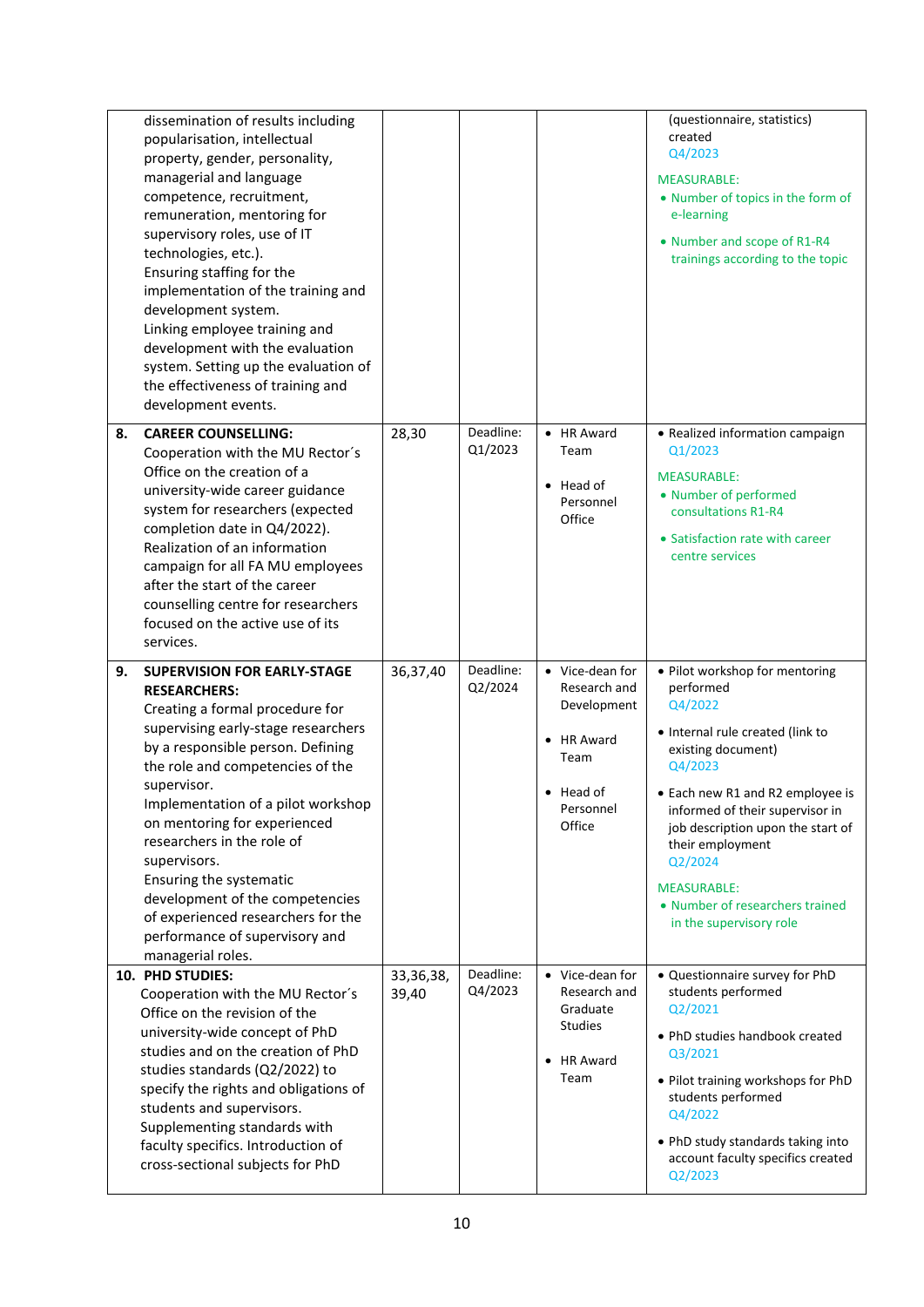| students in fields with common<br>intersections.<br>Implementation of pilot training<br>workshops for PhD students in the<br>areas of career development,<br>project management, publishing and<br>socio-managerial skills.<br>Introduction of regular training and<br>development events for supervisors,<br>and mandatory training in skills<br>needed for research activities for<br>PhD students.<br>Implementation of a questionnaire<br>survey for PhD students. Creation of<br>tools to support the involvement of<br>PhD students in department life<br>(workspace, grants information,<br>involvement in research, cotutelle,<br>$etc.$ ).<br><b>11. POSTDOCTORAL POSITIONS:</b><br>Cooperation with the MU Rector's<br>Office on the creation of a<br>university-wide postdoc strategy<br>(position definition, area of<br>employment, conditions and system<br>of care for foreign postdoc-<br>Q3/2021). Establishing detailed<br>rules for the appointment,<br>recruitment and career<br>development of postdoc employees<br>with regard to faculty specifics.<br>Creation of supporting materials for<br>the promotion of postdoc positions. | 21             | Deadline:<br>Q2/2022 | • Vice-dean for<br>Research and<br>Development<br><b>HR Award</b><br>$\bullet$<br>Team<br>$\bullet$ Head of<br>Personnel<br>Office | • Cross-sectional subjects in fields<br>with common intersections<br>implemented<br>Q4/2023<br>• Freshers training (skills needed<br>for research activities) is<br>mandatory for all PhD students<br>Q4/2023<br><b>MEASURABLE:</b><br>• PhD day realised once per<br>semester for the last years of<br>Mgr. and first years of PhD<br>programmes<br>• Number of realised workshops<br>and webinars for trainers<br>• Number of PhD students<br>involved in grants<br>• Postdoc positions and rules for<br>postdoc employment are defined<br>in the System of job positions<br>and job titles FA MU<br>Q4/2021<br>• Postdoc position included in the<br>Career regulation FA MU<br>Q4/2021<br>• Rules for recruitment to postdoc<br>positions included in the internal<br>methodology for recruitment<br>and selection<br>Q2/2022<br>• Information leaflet and separate<br>website for postdoc positions on<br>the FA MU website created<br>Q2/2022<br><b>MEASURABLE:</b><br>• Number of employees in<br>postdoc positions<br>• Proportion of postdoc<br>newcomers from other<br>universities out of the total<br>number of postdocs<br>• Duration of postdoc<br>engagement at FA MU |
|-----------------------------------------------------------------------------------------------------------------------------------------------------------------------------------------------------------------------------------------------------------------------------------------------------------------------------------------------------------------------------------------------------------------------------------------------------------------------------------------------------------------------------------------------------------------------------------------------------------------------------------------------------------------------------------------------------------------------------------------------------------------------------------------------------------------------------------------------------------------------------------------------------------------------------------------------------------------------------------------------------------------------------------------------------------------------------------------------------------------------------------------------------------|----------------|----------------------|------------------------------------------------------------------------------------------------------------------------------------|--------------------------------------------------------------------------------------------------------------------------------------------------------------------------------------------------------------------------------------------------------------------------------------------------------------------------------------------------------------------------------------------------------------------------------------------------------------------------------------------------------------------------------------------------------------------------------------------------------------------------------------------------------------------------------------------------------------------------------------------------------------------------------------------------------------------------------------------------------------------------------------------------------------------------------------------------------------------------------------------------------------------------------------------------------------------------------------------------------------------------------------------------------------------------------------|
| 12. GENDER BALANCE:<br>Cooperation with the MU Rector's                                                                                                                                                                                                                                                                                                                                                                                                                                                                                                                                                                                                                                                                                                                                                                                                                                                                                                                                                                                                                                                                                                   | 2,10,24,<br>27 | Deadline:<br>Q3/2022 | • Steering<br>Committee                                                                                                            | · Places for employees' children in<br>kindergarten provided                                                                                                                                                                                                                                                                                                                                                                                                                                                                                                                                                                                                                                                                                                                                                                                                                                                                                                                                                                                                                                                                                                                         |
| Office on the creation of a<br>university-wide gender balance<br>policy (expected completion date<br>Q4/2021). Subsequent creation of a<br>faculty gender balance policy.<br>Implementation of active tools to<br>promote gender balance.<br>Implementation of lectures and<br>workshops on gender for employees                                                                                                                                                                                                                                                                                                                                                                                                                                                                                                                                                                                                                                                                                                                                                                                                                                          |                |                      | HR Award<br>$\bullet$<br>Team<br>$\bullet$ Head of<br>Personnel<br>Office                                                          | Q4/2021<br>• Questionnaire survey conducted<br>in order to find out the reasons<br>for the lack of interest of women<br>in participating in managing<br>authorities, in a scientific career,<br>in PhD studies, etc.<br>Q1/2022                                                                                                                                                                                                                                                                                                                                                                                                                                                                                                                                                                                                                                                                                                                                                                                                                                                                                                                                                      |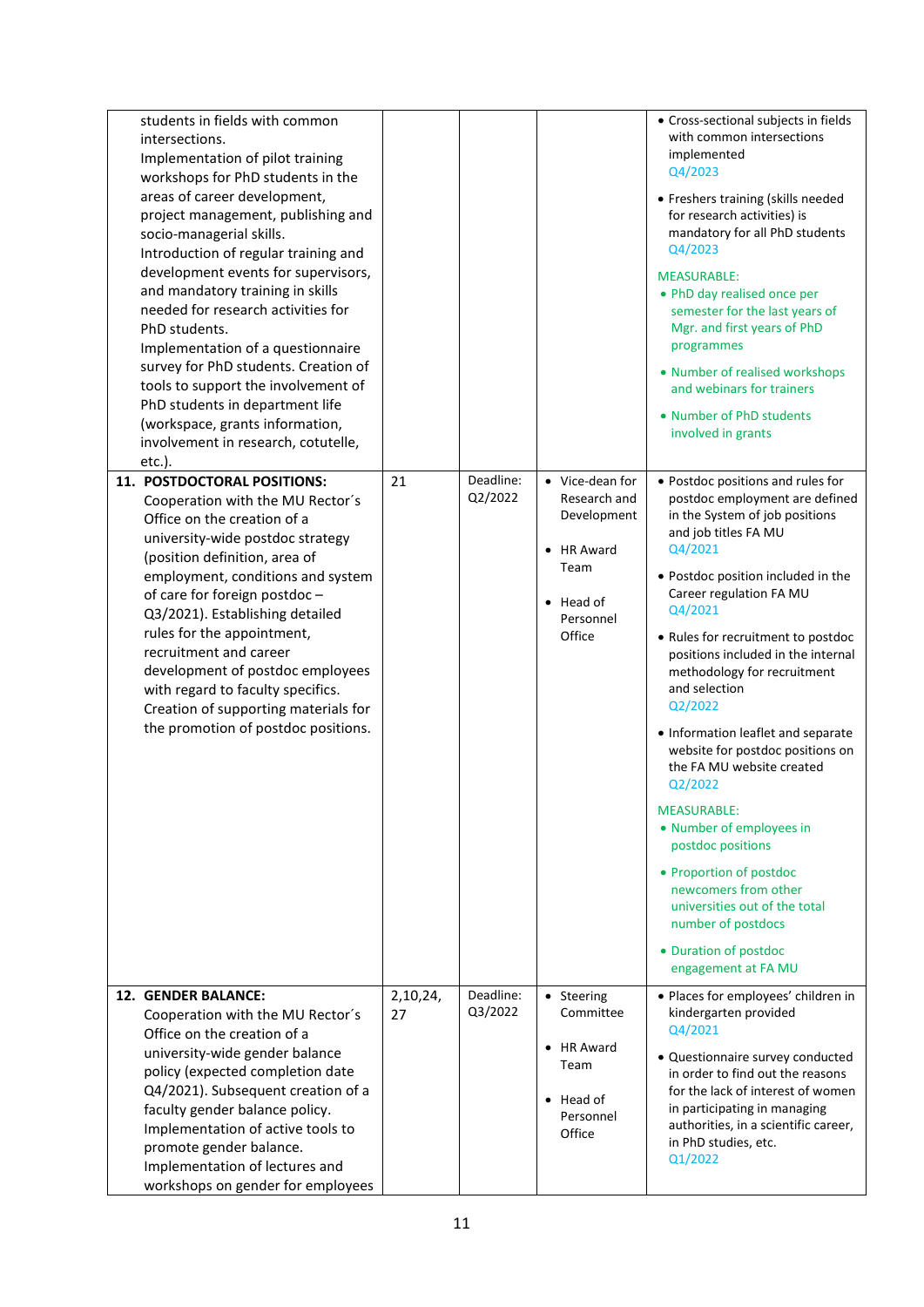| to increase sensitivity to the issue.<br>Support the work-family balance of<br>employees. Addition of<br>recommendations for the<br>compilation of a reasonably gender-<br>balanced selection committee in the<br>Regulations on Competitive<br>Selection Procedures at MU and in<br>the methodology for the<br>recruitment and selection of FA MU<br>(see point 4 of the Action Plan:<br>Recruitment and selection).                                                                                                                                                                                                                                                                                                                                                                                                                                    |                   |                      |                                                                                            | • Gender balance policy created at<br>FA MU (link to existing<br>document)<br>Q3/2022<br><b>MEASURABLE:</b><br>• Statistics on the representation<br>of men and women at different<br>levels and in management<br>positions<br>• Analyses of equal pay for men<br>and women<br>• Number of lectures and<br>workshops on gender and the<br>number of trained employees                                                                                                                                                                                                                                           |
|----------------------------------------------------------------------------------------------------------------------------------------------------------------------------------------------------------------------------------------------------------------------------------------------------------------------------------------------------------------------------------------------------------------------------------------------------------------------------------------------------------------------------------------------------------------------------------------------------------------------------------------------------------------------------------------------------------------------------------------------------------------------------------------------------------------------------------------------------------|-------------------|----------------------|--------------------------------------------------------------------------------------------|-----------------------------------------------------------------------------------------------------------------------------------------------------------------------------------------------------------------------------------------------------------------------------------------------------------------------------------------------------------------------------------------------------------------------------------------------------------------------------------------------------------------------------------------------------------------------------------------------------------------|
| 13. SUBMITTING AND PROCESSING<br><b>COMPLAINTS:</b><br>Improving employee awareness of<br>existing complaint procedures (see<br>point 5 and 15 of the Action Plan:<br>Adaptation process and Internal<br>communication).<br>Cooperation with the MU Rector's<br>Office on the creation of mediation<br>services for employees focused on<br>the possibility of confidential and<br>informal consultations in<br>connection with the resolution of<br>complaints that will be part of the<br>prepared university-wide well-being<br>strategy.                                                                                                                                                                                                                                                                                                             | 34                | Deadline:<br>Q4/2024 | • Steering<br>Committee<br>• HR Award<br>Team                                              | • Concept draft of mediation<br>services at MU prepared as part<br>of a well-being strategy<br>Q4/2024<br><b>MEASURABLE:</b><br>• Number of meetings of<br>representatives of faculties and<br>the MU Rector's Office focused<br>on the creation of a proposal for<br>mediation services                                                                                                                                                                                                                                                                                                                        |
| <b>14. ADMINISTRATIVE SUPPORT FOR</b><br><b>RESEARCHERS:</b><br>Improving the administrative<br>support for researchers - clear<br>descriptions of the agendas of<br>support departments and maps of<br>individual process procedures.<br>Strengthening the information<br>service on the websites of<br>departments.<br>Electronisation of suitable /<br>necessary agendas.<br>Development of project support in<br>order to provide comprehensive<br>project consulting, especially for<br>demanding projects financed from<br>transnational or foreign sources.<br>Implementation of training events<br>for administrative and technical<br>staff supporting scientific research<br>work in specialised activities,<br>namely in the field of socio-<br>managerial skills, personnel<br>management, project management<br>and information technology. | 1, 5, 6, 7,<br>23 | Deadline:<br>Q4/2024 | • Faculty<br><b>Bursar</b><br>• Dean's Office<br>Department<br>Heads<br>• HR Award<br>Team | • Methodology created and pilot<br>phase of project support for<br>demanding projects<br>implemented through the<br>provision of a comprehensive<br>support service with an overlap<br>into several professional areas<br>Q4/2021<br>• Added and updated websites of<br>support departments<br>Q4/2022<br>• Training events for<br>administrative and technical<br>employees supporting scientific<br>research work implemented<br>Q4/2022<br>• Procedures of key agendas<br>created and published to<br>employees<br>Q4/2024<br><b>MEASURABLE:</b><br>• Regular report on the process of<br>electronic agendas |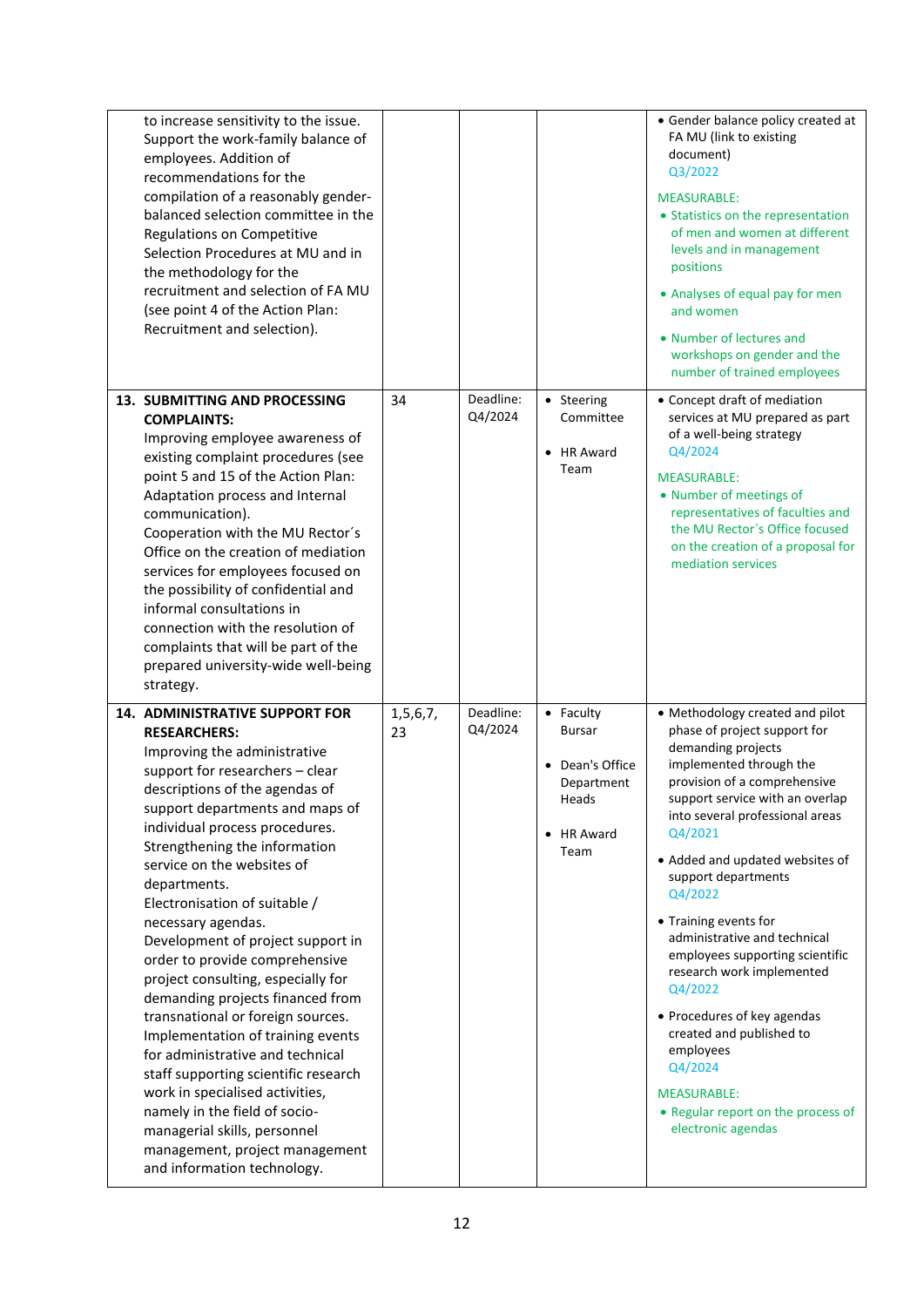| <b>15. INTERNAL COMMUNICATION:</b><br>Revision of internal communication,<br>facilitation of information<br>availability and setting methods of<br>their transmission. Increasing the<br>awareness of researchers in key<br>areas (especially in project<br>management, administration and<br>contracts, in employment law<br>matters and others).<br>Organisation of events to support<br>informal communication and<br>meetings of researchers.                                                                                                                                                                                                                                                                 | 4, 5, 6, 7, 8,<br>9,13,23,<br>24,26,30,<br>31, 33, 34,<br>35,36                         | Deadline:<br>Q4/2022 | • Vice-dean for<br>Publishing<br>and Public<br>Relations<br>• Dean's<br>OfficeDepart<br>ment Heads<br><b>HR Award</b><br>Team | • Method of informing employees<br>about new and updated internal<br>regulations/documents set<br>Q4/2021<br>• Communication channels and<br>their target groups set<br>Q2/2022<br>• Signposts on the FA MU website<br>for easy access to information<br>according to the issue created<br>Q4/2022<br>• Information sources updated,<br>especially the FA MU website<br>Q4/2022<br>• Tools for getting feedback from<br>employees set up<br>Q4/2022<br><b>MEASURABLE:</b><br>• Number of implemented events<br>for informal communication and<br>meetings |
|-------------------------------------------------------------------------------------------------------------------------------------------------------------------------------------------------------------------------------------------------------------------------------------------------------------------------------------------------------------------------------------------------------------------------------------------------------------------------------------------------------------------------------------------------------------------------------------------------------------------------------------------------------------------------------------------------------------------|-----------------------------------------------------------------------------------------|----------------------|-------------------------------------------------------------------------------------------------------------------------------|-----------------------------------------------------------------------------------------------------------------------------------------------------------------------------------------------------------------------------------------------------------------------------------------------------------------------------------------------------------------------------------------------------------------------------------------------------------------------------------------------------------------------------------------------------------|
| <b>16. USE OF ENGLISH LANGUAGE:</b><br>Removal of the language barrier for<br>foreign employees. Supplementing<br>the existing Czech versions of<br>internal regulations and relevant<br>information and public documents<br>at the FA MU with translations into<br>English. Publication of newly-<br>published documents always<br>bilingually. Setting up relevant<br>internal communication with<br>employees in Czech and English,<br>creating an offer of selected training<br>events also in English.<br>Supplementing the content of the<br>websites of individual departments<br>of the FA MU. Increasing the<br>language skills of employees<br>providing support and service to<br>foreign researchers. | 1, 2, 4, 5, 6,<br>7,8,9,10,<br>13,22,23,<br>24,25,26,<br>28,29,<br>31, 33, 34,<br>35,36 | Deadline:<br>Q2/2023 | • Faculty<br><b>Bursar</b><br>Department<br>Heads                                                                             | • English language training for<br>employees of support offices<br>provided<br>Q3/2021<br>• Relevant internal communication<br>takes place in Czech and English<br>Q4/2021<br>• Internal regulations, relevant<br>information and public<br>documents are available in Czech<br>and English<br>Q4/2021<br>• Content of the websites of<br>individual FA MU departments is<br>in Czech and English<br>Q2/2023<br><b>MEASURABLE:</b><br>• Number of training events<br>implemented in English                                                               |
| 17. ACADEMIC SENATE:<br>Strengthening the awareness of the<br>academic community about the<br>activities and competencies of the<br>Academic Senate of the FA MU and<br>its importance within the faculty<br>public. Supporting the interest of<br>the academic community in the<br>activities of the Senate, especially<br>during the elections, creating<br>opportunities for the presentation<br>of candidates and their election<br>programme and for the public<br>discussion of their ideas.                                                                                                                                                                                                                | 35                                                                                      | Deadline:<br>Q2/2023 | $\bullet$ Chairman of<br>the Academic<br>Senate                                                                               | • Website of the Academic Senate<br>of the FA MU updated,<br>information added to strengthen<br>the presentation of its<br>significance<br>Q2/2021<br>• Interactive platform for the<br>presentation of the candidate<br>and their election programme<br>with the possibility of public<br>discussion created<br>Q2/2023<br>• Information campaign for<br>academics and students in the<br>period of elections and                                                                                                                                        |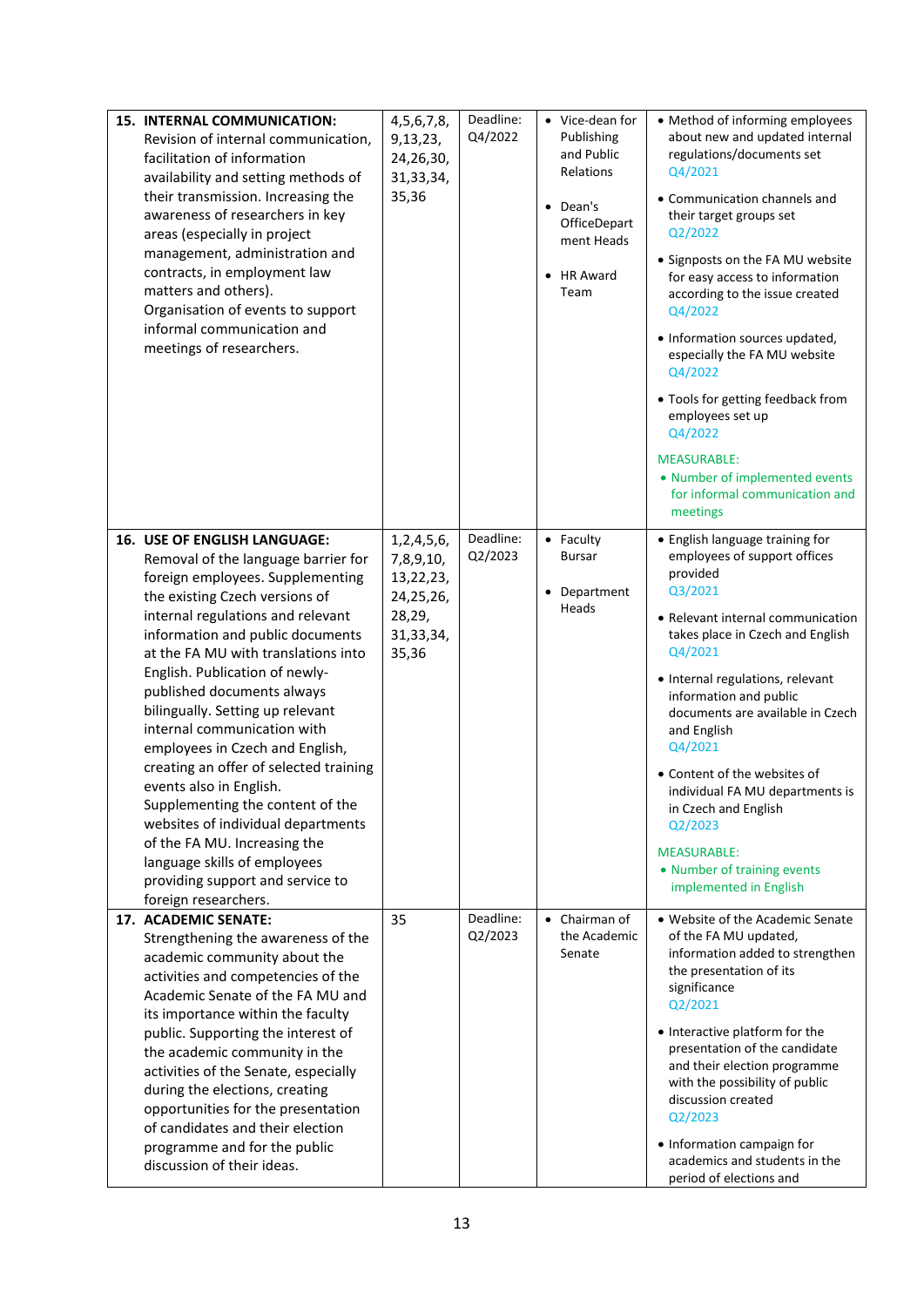|                                                                                                                                                                                                                                                                                                               |    |                      |                     | candidacies implemented<br>Q2/2023<br><b>MEASURABLE:</b><br>• Number of papers on events in<br>the Academic Senate of the FA<br>MU on social networks                 |
|---------------------------------------------------------------------------------------------------------------------------------------------------------------------------------------------------------------------------------------------------------------------------------------------------------------|----|----------------------|---------------------|-----------------------------------------------------------------------------------------------------------------------------------------------------------------------|
| 18. USE OF SPACE AT FA MU:<br>Preparing an analysis of the real use<br>of the existing spaces of the faculty<br>with the aim of identifying the<br>possibilities of modifications and<br>obtaining free working spaces.<br>Rationalisation of the use of current<br>spaces at the faculty and<br>departments. | 23 | Deadline:<br>Q4/2022 | • Faculty<br>Bursar | • Analysis of the use of faculty<br>spaces prepared<br>Q4/2021<br>• Proposal for spatial<br>modifications, time sharing of<br>offices, home office created<br>Q4/2022 |

The establishment of an Open Recruitment Policy is a key element in the HRS4R strategy. Please also indicate how your organisation will use the Open, Transparent and Merit-Based Recruitment Toolkit and how you intend to implement/are implementing the principles of Open, Transpar ent and Merit-Based Recruitment. Although there may be some overlap with a range of actions listed above, please provide a short commentary demonstrating this implementation. If the case, please make the link between the OTM-R checklist and the overall Action Plan.

#### Free text maximum 1000 words

The OTM-R policy is currently not defined at the university or faculty level.

The recruitment process for academic and some non-academic job positions at FA MU is governed by the Regulations on Competitive Selection Procedures at MU. However, this university-wide regulation is rather of a general nature and does not cover all the requirements for OTM-R or faculty specifics and does not provide more detailed procedures for practice.

The shortcomings that resulted from the Gap Analysis and the OTM-R checklist are incorporated into the Action Plan in the form of the following measures:

- All MU faculties will cooperate with the MU Rector´s Office on creating a university-wide OTM-R policy and updating the wording of the Regulations on Competitive Selection Procedures at MU.
- The recruitment process at FA MU will be revised and, in connection with the updated Regulations on Competitive Selection Procedures at Masaryk University, an internal methodology for the recruitment and selection of academic and non-academic positions at FA MU will be created, which will take into account the specifics of FA MU and provide practical instructions and recommendations for faculty practice.
- All employees involved in the recruitment process (members of selection committees, superior employees and other employees involved) will be trained in OTM-R recruitment.
- On the FA MU website, the tab "Job opportunities at FA MU" will be created to facilitate applicants' access to job vacancies at the faculty (thus far, vacancies can only be found via career page on the university's website, not the faculty one).
- A quality control system for the recruitment process and internal indicators will be set up, and a regular evaluation of the progress in achieving the OTM-R objectives will be introduced.
- At the faculty level, internal documents will be prepared (System of job positions and job titles FA MU and Career regulation FA MU), which will serve as information inputs for the recruitment and selection process.
- The rules for the employment, recruitment and career development of postdoctoral students at FA MU will be included in all the above-mentioned internal documents and procedures. Supporting materials for the promotion of postdoctoral positions will be created in the form of a separate page for postdoctoral positions on the faculty website and an information leaflet.
- An adaptation process for new employees following the recruitment process will also be introduced at FA MU.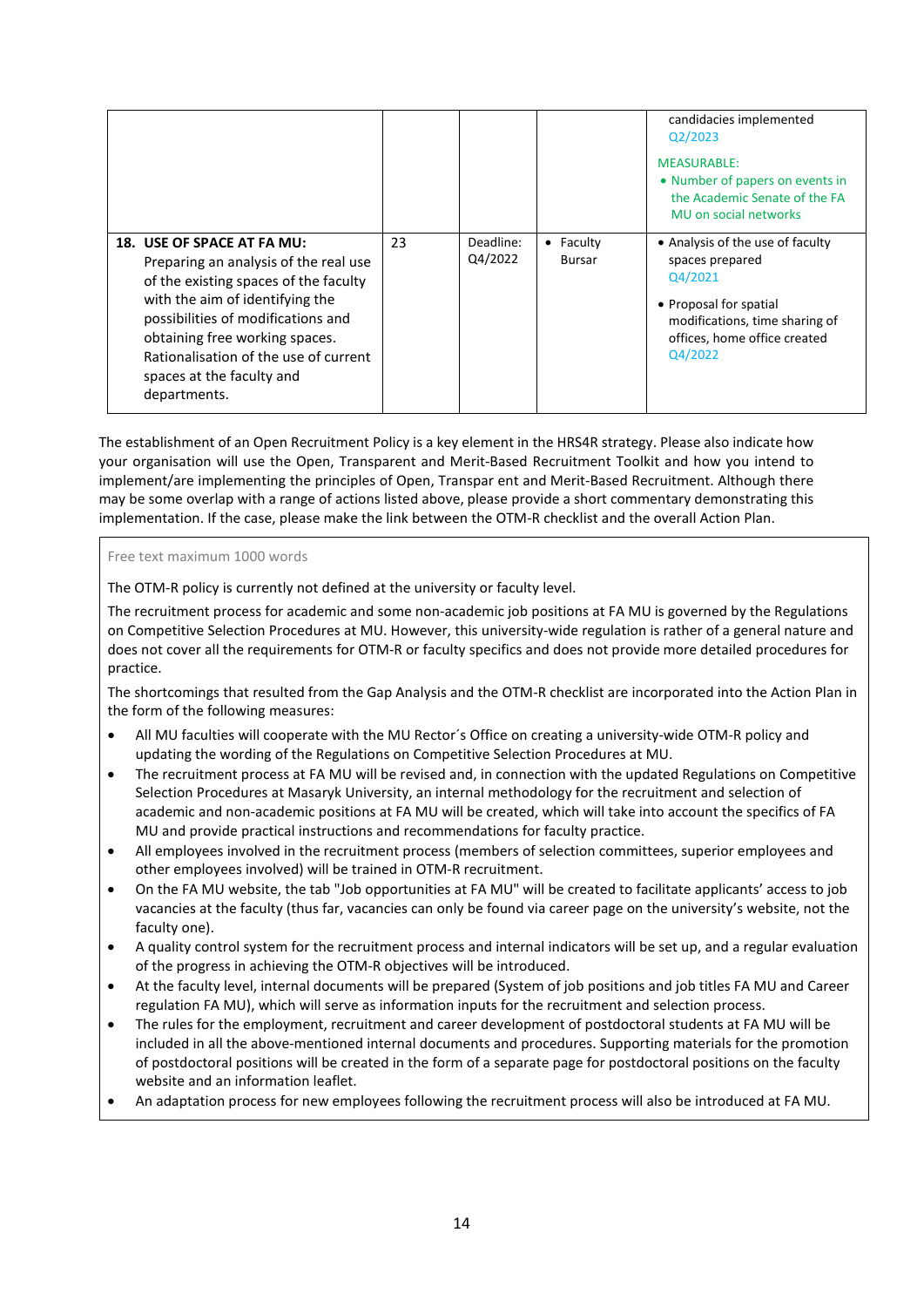If your organisation already has a recruitment strategy which implements the principles of Open, Transparent and Merit-Based Recruitment, please provide the web link where this strategy can be found on your organisation's website:

URL: ---

### **4. IMPLEMENTATION:**

General overview of the expected implementation process:

#### Free text maximum 1000 words

The implementation phase follows the preparatory phase. All teams involved in the Gap Analysis and development of the Action Plan will continue to work together and fulfil their role as follows:

**The Steering Committee** will meet quarterly and will be responsible for monitoring progress in implementing the Action Plan on the basis of defined indicators, deciding on more strategic issues, commenting on and approving drafts of new documents and activities and overseeing the coherence of implementation activities with other ongoing activities at FA MU and at MU. An important task of the Steering Committee members will also be to transfer some general topics beyond the specific issues of the FA MU to university-wide Working Groups or other boards to be dealt with at the university level.

**The Working Group** will meet as needed and propose and discuss the form, details and continuity of the planned measures. It will also comment on and approve materials and actions proposed by the persons/offices responsible for each action of the Action Plan. As in the preparation phase, the Working Group members will transfer the "HR Award topics" to their departments and then bring feedback from their fellow researchers back to the Working Group.

**The Expert Team** will participate in the preparation of drafts of new documents/actions according to the scope of activity of individual members. During the implementation of HRS4R, this team will primarily have an executive and implementation role in close cooperation with the closest HR Award team and the Working Group.

**The narrowest HR Award Team** (HR Award Manager and HR Award Specialist) will organise and coordinate the responsible persons and departments activities set at FA MU in the Action Plan for individual events, as well as the activities of the Working Group. In cooperation with the Expert Team, they will prepare suggestions, proposals and comments of the Working Group (documents/actions). They will also submit progress reports, work schedules, and drafts of new documents/actions prepared for the Steering Committee, at least quarterly.

In the Action Plan, we have included actions that we plan to implement in a period of four years, i.e. not only the priorities we want to cover by the end of 2022 (corresponding to a two-year period for internal evaluation for interim assessment), but also measures with deadlines by the end of the year 2024 (which fall into the next period after the internal evaluation). Many actions respond to multiple principles and contain several steps spread over a longer period of time. In addition, for several actions, we will first cooperate with the MU Rector´s Office on the design of universitywide measures and then implement follow-up steps and specifying measures at the faculty level. The reason for this procedure is the fact that in the preparatory phase, gaps were identified at the faculties in areas subject to central university regulation or requiring joint regulation (that will still allow faculties to develop the issue followingly according to their own needs - details on university-wide cooperation are described in the section "Additional remarks/comments on the proposed implementation process"). Some actions concern the implementation of system personnel processes, others less extensive actions responding to specific requirements from the Working Group.

The aim of the whole Action Plan is to improve the conditions and working environment for researchers. Regarding ethics, the MU academic and professional employee code of ethics will be updated and we will realize an information campaign for all employees. At FA MU, we plan to hold regular workshops on ethical topics for researchers and to initiate negotiations aimed at developing the MU Research Ethics Committee activities on the basis of suggestions from the Working Group.

In the area of personnel work at the FA MU, our priority is functioning and transparent processes, which requires the processing of their detailed description, good awareness of researchers and setting indicators for the continuous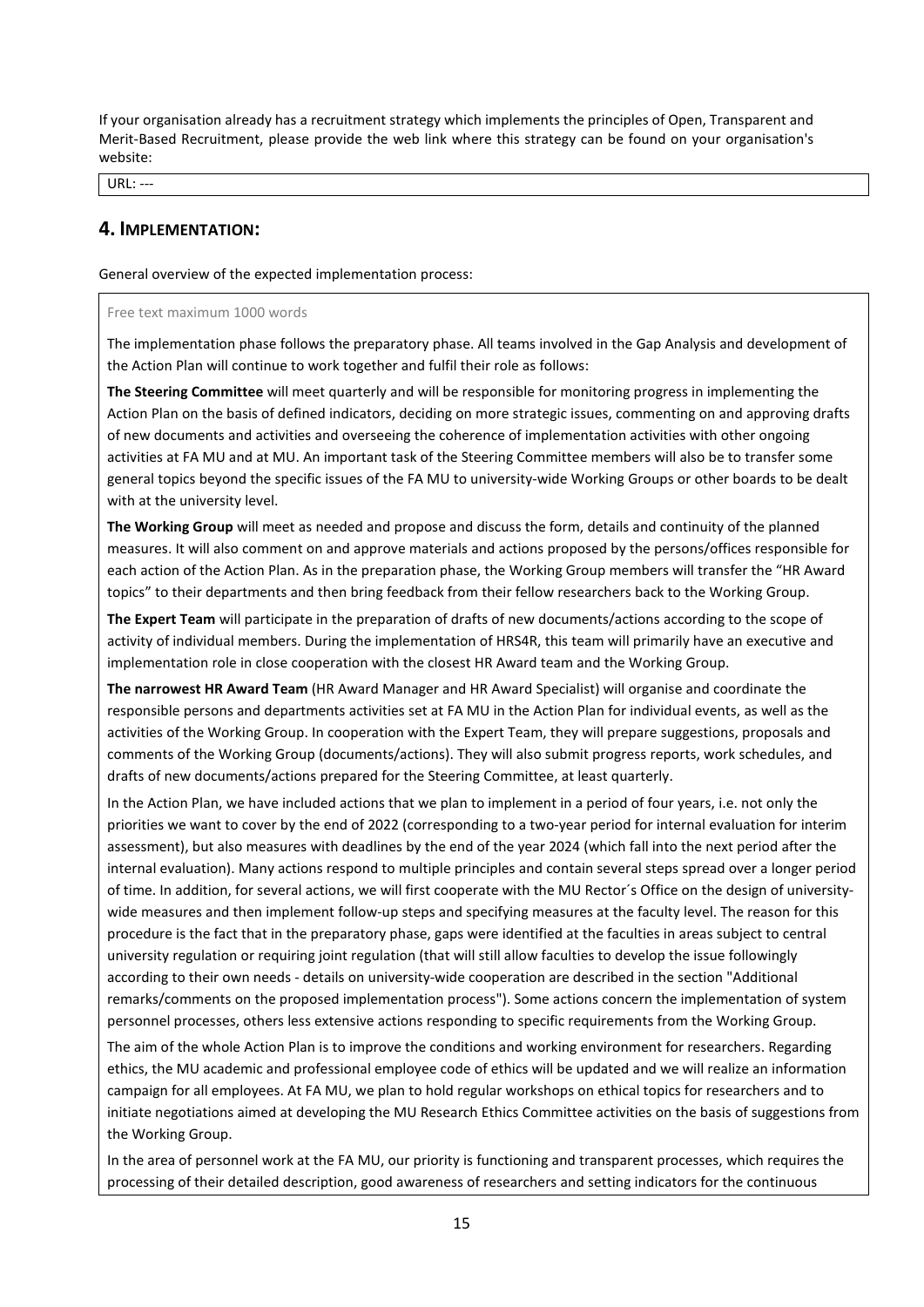evaluation of their effectiveness. First, we plan to create inputs at FA MU for most personnel processes in the form of the System of job positions and job titles FA MU and the Career regulation FA MU. Subsequently, FA MU will gradually develop individual personnel processes: first OTM-recruitment and selection, adaptation process, then a unified system of evaluation, training and development and supervision for early-stage researchers.

We will focus further attention on early-stage researchers by implementing actions in PhD studies area and in the field of conditions for postdoc positions.

We will work to improve the environment for researchers by creating a gender balance policy, developing a bilingual environment, improving the administrative support of researchers and improving the use of space at FA MU. We will start cooperating with the MU Rector´s Office to create a proposal for mediation services for employees.

During the preparation of the Gap Analysis, we found the low awareness of employees across many areas, to which we will respond through ongoing steps in the area of internal communication, but also by including key topics in training in the above-mentioned adaptation process and training and development system. The implementation of permanent training programmes will be preceded by pilot training events.

In addition to setting deadlines in the Action Plan, a Gantt chart has been developed which graphically shows the time course of the planned steps. The above-mentioned teams cooperating on the implementation will have access to the Gantt chart in electronic form, where the progress of the implementation of the Action Plan will be updated monthly.

In addition to the Action Plan, we will further promote the "HR Award topics" to the faculty public. In 2021, we plan to publish and distribute to our employees a brochure with more detailed information on implementation of HRS4R at FA MU. We will also continue the information campaign for researchers at the FA MU and seminars will take place on the Action Plan and the course of HRS4R implementation.

At the university level, information will be shared both through the management line and within the university-wide Working Group of HR Award Managers of all faculties and institutes. This Working Group cooperates with the aim of building professional network and sharing good practice not only with each other, but also outside the university.

| <b>Checklist</b>                                                                                                  | *Detailed description and duly justification                                                                                                                                                                                                                                                                                                                                                                                                                                                                                                                      |
|-------------------------------------------------------------------------------------------------------------------|-------------------------------------------------------------------------------------------------------------------------------------------------------------------------------------------------------------------------------------------------------------------------------------------------------------------------------------------------------------------------------------------------------------------------------------------------------------------------------------------------------------------------------------------------------------------|
| How will the implementation committee<br>and/or steering group regularly oversee<br>progress?                     | Free text maximum 500 words<br>The Steering Committee will meet quarterly and its main responsibility<br>will be to monitor progress in implementing the Action Plan. The<br>members of the committee will have access to the Gantt chart in<br>electronic form, where the progress of the implementation of the<br>Action Plan will be updated monthly.<br>The role and activities of the Steering Committee are described in<br>detail above, in Part 4 – Implementation.                                                                                       |
| How do you intend to involve the research<br>community, your main stakeholders, in the<br>implementation process? | Free text maximum 500 words<br>The Working Group, which was composed mainly of R1-R4-level<br>researchers in a balanced number, based on gender balance and the<br>representation of various departments of the FA MU, will continue to<br>play an important role in the implementation process. The role and<br>activities of the Working Group are described in detail above, in<br>section 4 - Implementation.<br>Special attention will be paid to the community of PhD students, so a<br>researcher focused on the issue of PhD students is also a member of |

Make sure you also cover all the aspects highlighted in the checklist below, which you will need to describe in detail: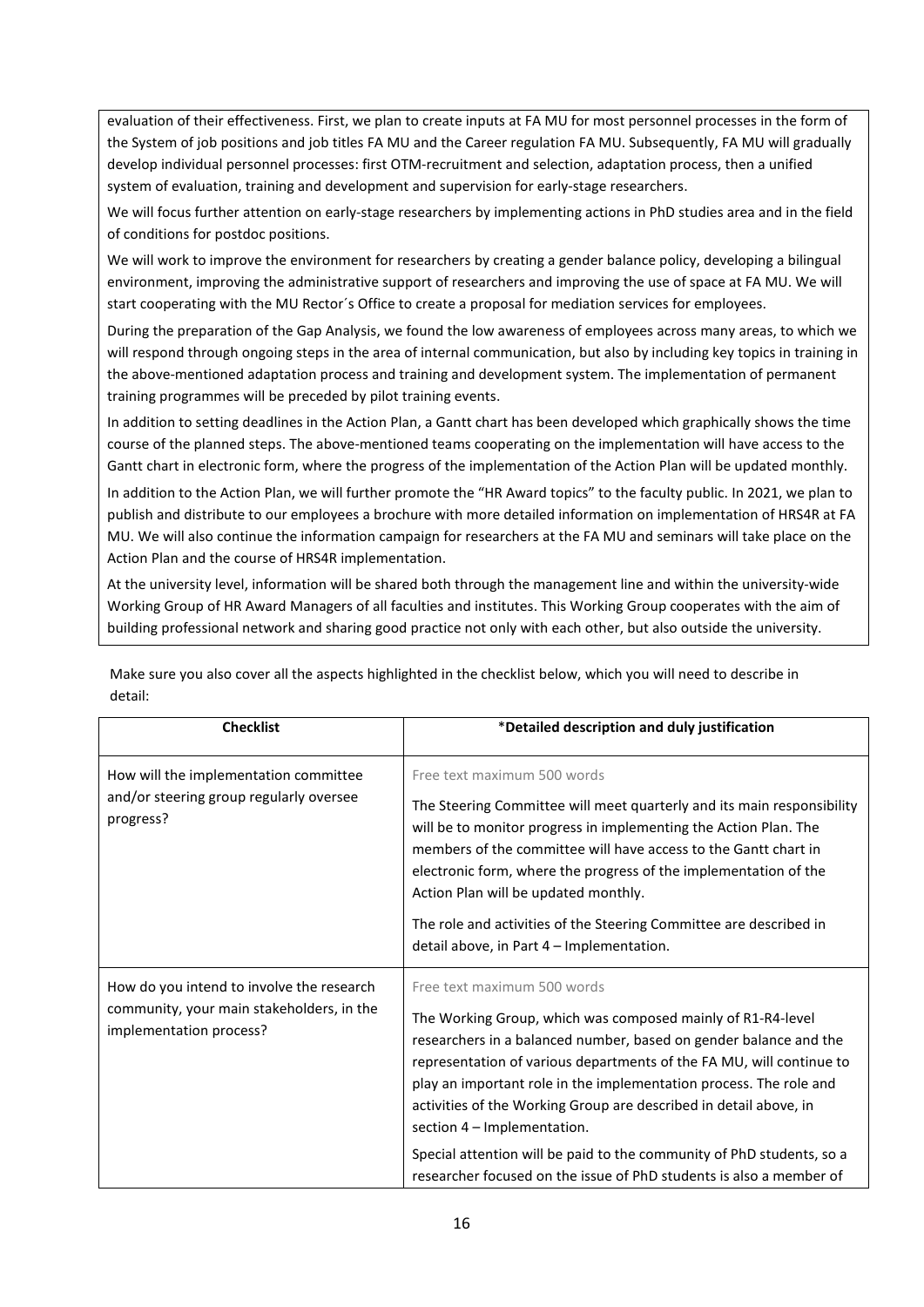|                                                                                                                                                                                                       | the Working Group and professional team. We will also follow the<br>results of the planned questionnaire survey.<br>In addition to the Working Group activities, a wider community of<br>researchers will be included in the implementation process, through<br>the provision of feedback, e.g. in the form of focus groups or<br>questionnaire surveys. Informational seminars on the HRS4R Action<br>Plan and implementation process will be held for all employees. We<br>plan to publish and distribute a brochure with more detailed<br>information on the HR Award to employees at FA MU. We add news to<br>the HRS4R/HR Award website and there are contacts for members of<br>the HR Award team included.                                         |
|-------------------------------------------------------------------------------------------------------------------------------------------------------------------------------------------------------|-----------------------------------------------------------------------------------------------------------------------------------------------------------------------------------------------------------------------------------------------------------------------------------------------------------------------------------------------------------------------------------------------------------------------------------------------------------------------------------------------------------------------------------------------------------------------------------------------------------------------------------------------------------------------------------------------------------------------------------------------------------|
| How do you proceed with the alignment of<br>organisational policies with the HRS4R? Make<br>sure the HRS4R is recognized in the<br>organisation's research strategy, as the<br>overarching HR policy. | Free text maximum 500 words<br>The HR Award project is given great attention at MU and FA MU.<br>On 10 September 2020, FA MU Measure No. 18/2020 Implementation<br>of HR Award - HRS4R Project was issued, in which the faculty<br>management expresses their intention to implement the HRS4R as<br>their strategic priority.<br>MU and FA MU strategic plans for the years 2021-2028 are currently<br>being prepared. They reflect the need for changes in connection with<br>the implementation of HRS4R. FA MU has already included the                                                                                                                                                                                                               |
|                                                                                                                                                                                                       | implementation of HRS4R as one of the strategic goals in Part 4 -<br>Personnel Management and Employee Development in its draft<br>strategic plan for 2021-2028.<br>The organisational standards of MU and FA MU are in their basis in<br>accordance with HRS4R; no discrepancies between these two sets of<br>organisational standards have been identified. In terms of the<br>necessary adjustments, they will rather concern extending existing<br>standards to support a more thorough implementation of HRS4R.                                                                                                                                                                                                                                      |
| How will you ensure that the proposed<br>actions are implemented?                                                                                                                                     | Free text maximum 500 words<br>The Gap Analysis and the Action Plan of FA MU are the result of the<br>cooperation and agreement of several teams and are accepted and<br>supported by them, which is a guarantee of the involvement of their<br>members during the implementation of the proposed actions, when<br>existing teams will continue with the same or similar employee<br>composition.<br>The responsible persons or offices are set out in the Action Plan for the<br>implementation of individual actions. Their activities will be supported,<br>organised and coordinated by the narrowest HR Award Team. The<br>Working Group will first have a commenting and approval role, with<br>the final word being had by the Steering Committee. |
| How will you monitor progress (timeline)?                                                                                                                                                             | Free text maximum 500 words<br>A Gantt chart for monitoring the progress of the implementation of<br>individual actions is prepared, which will be updated monthly. The<br>proposed actions have their own indicators, the fulfilment of which<br>will be monitored. Based on the fulfilment and development of the<br>status of indicators, we will systematically review the suitability and                                                                                                                                                                                                                                                                                                                                                            |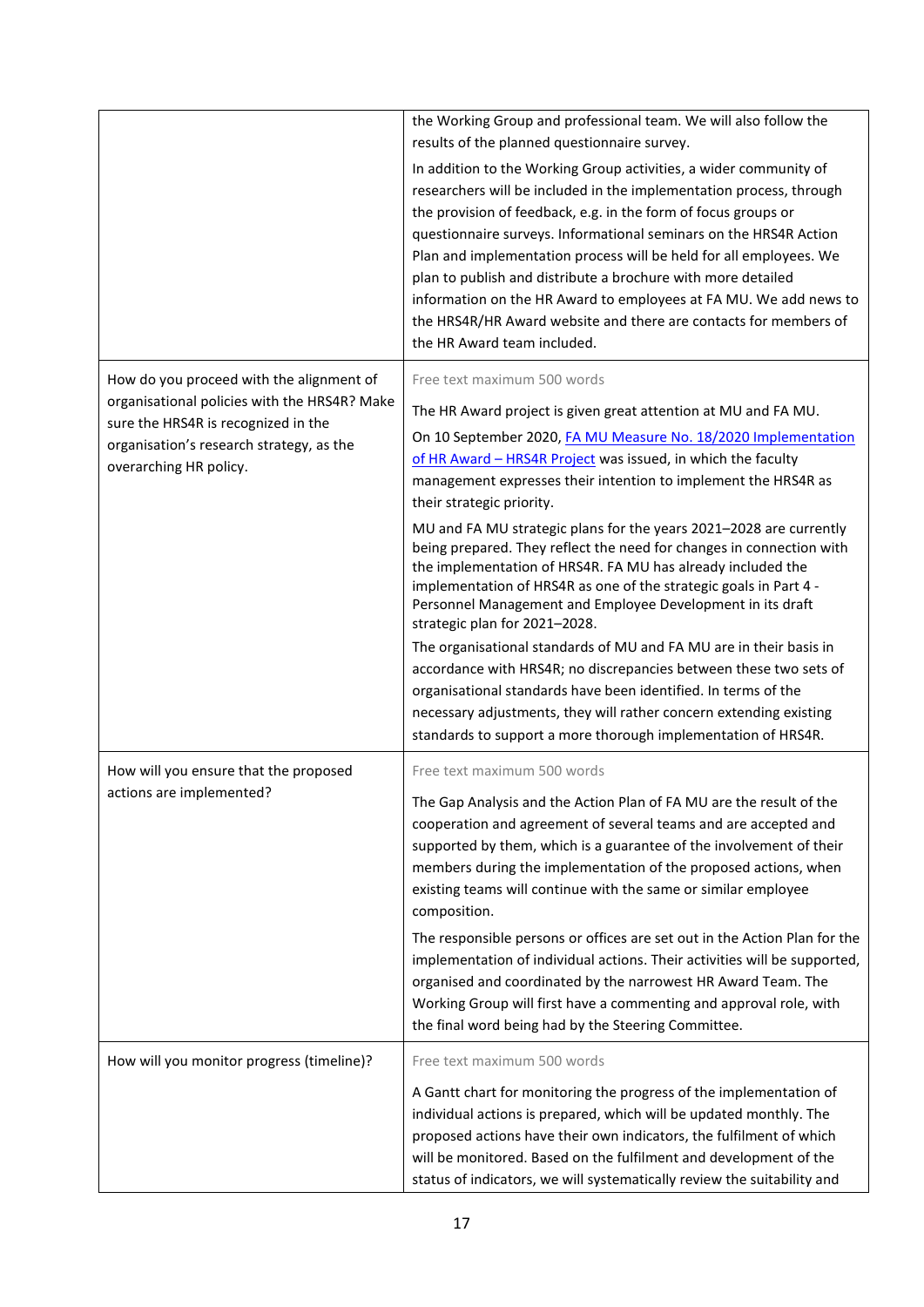|                                                                               | effectiveness of our approach to fulfilling the principles of the Charter<br>and Code. In case of a threat to meeting the deadlines, we will classify<br>the problematic point as a priority at the meeting of the Steering<br>Committee, the cause of the delay will be identified and additional<br>steps will be decided to support the implementation of this<br>problematic point.                                                                                                                                                                                             |
|-------------------------------------------------------------------------------|-------------------------------------------------------------------------------------------------------------------------------------------------------------------------------------------------------------------------------------------------------------------------------------------------------------------------------------------------------------------------------------------------------------------------------------------------------------------------------------------------------------------------------------------------------------------------------------|
| How will you measure progress (indicators) in<br>view of the next assessment? | Free text maximum 500 words<br>The proposed actions have their own indicators, the fulfilment of<br>which will be regularly monitored. Concerning the measurable<br>indicators, their development will be regularly monitored and<br>evaluated, including comparisons over time. We will set specific target<br>values for individual measurable indicators for the monitored periods<br>during the implementation of the action as one of its set steps.<br>Feedback from employees regarding already implemented events will<br>also serve as an important source of information. |

Additional remarks/comments about the proposed implementation process:

Free text maximum 1000 words

### HRS4R AT THE MASARYK UNIVERSITY – THE FACULTY OF ARTS: BACKGROUND

[The Masaryk University](https://www.muni.cz/en) (MU) is the second largest public university in the Czech Republic. At present, MU consists of ten faculties (and a number of other special-purpose departments), which deal with a number of areas of research in the humanities and natural sciences. The individual faculties represent independent economic units that manage the allocated funds from the central university budget according to the rules set out in the MU Statutes. They also have a high degree of autonomy in arranging employment relations. In their activities, the faculties are bound to the methodological management of the university, which they can supplement and implement according to their own specifics. Over 33,000 students study at MU – including approximately 2,800 PhD students in more than a thousand fields of study. The university has over 6,000 employees. The implementation of HRS4R at MU was started by the Faculty of Science (received HR Excellence in Research Award at the end of 2018) and the Central European Institute of Technology of Masaryk University - CEITEC MU (received HR Excellence in Research Award at the beginning of 2019). Based on consultations with the European Commission, other MU faculties and parts strive for HR Award certification and also implement HRS4R individually.

HRS4R at MU is at several faculties, including the FA MU, a part of a broader project called Development of Human [Resources and other strategic areas to support research at MU \(HR4MUII\),](https://www.muni.cz/en/research/projects/51007) which is co-financed by the European Union. In the course of 2019, preparations took place at the affected parts of MU, consisting of staffing and raising awareness of HRS4R. The Faculty of Arts separated the HR Award Specialist from the existing HR Team and filled the newly-created position of HR Award Manager with an external candidate with senior experience in human resources.

At the university level, a Working Group of HR Award Managers and other involved persons regularly met during 2019 and 2020. This Working Group met in coordination meetings aimed at sharing good practice and discussing topics that go beyond the faculty level and require a central solution at the university level.

Furthermore, a number of awareness-raising workshops were held at the university level focused on the issue of the Charter and the Code principles and the implementation of HRS4R for the mentioned Working Group and other interested employees, including researchers.

Individual faculties and university units involved in the group's work nominated their internal experts to a special expert group set up to prepare a questionnaires asking researchers about their opinions on the state of the implementation of the 40 principles at the university, or at the faculty and university unit. At the beginning of 2020, the